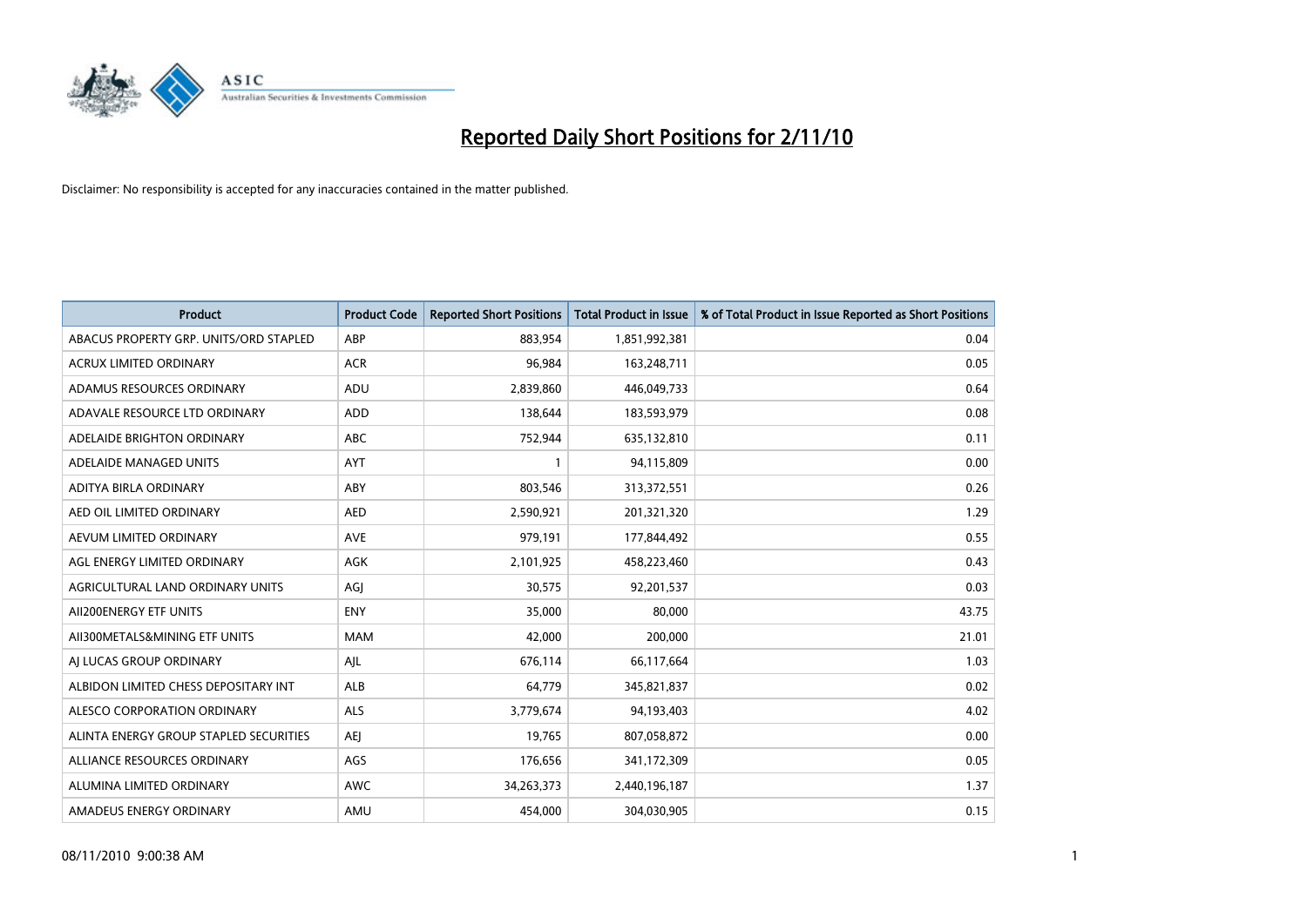

| <b>Product</b>                          | <b>Product Code</b> | <b>Reported Short Positions</b> | <b>Total Product in Issue</b> | % of Total Product in Issue Reported as Short Positions |
|-----------------------------------------|---------------------|---------------------------------|-------------------------------|---------------------------------------------------------|
| AMALGAMATED HOLDINGS ORDINARY           | AHD                 | 4                               | 157,282,199                   | 0.00                                                    |
| AMCOM TELECOMM, ORDINARY                | <b>AMM</b>          | 4,077,790                       | 716,812,103                   | 0.57                                                    |
| AMCOR LIMITED ORDINARY                  | <b>AMC</b>          | 2,722,618                       | 1,224,359,762                 | 0.22                                                    |
| AMP LIMITED ORDINARY                    | AMP                 | 24,087,460                      | 2,094,424,200                 | 1.13                                                    |
| AMPELLA MINING ORDINARY                 | <b>AMX</b>          | 28,097                          | 200,225,108                   | 0.01                                                    |
| ANDEAN RESOURCES LTD ORDINARY           | <b>AND</b>          | 880,093                         | 548,450,367                   | 0.15                                                    |
| ANSELL LIMITED ORDINARY                 | <b>ANN</b>          | 1,023,566                       | 132,894,402                   | 0.77                                                    |
| ANTARES ENERGY LTD ORDINARY             | <b>AZZ</b>          | 168,654                         | 299,333,110                   | 0.06                                                    |
| ANZ BANKING GRP LTD ORDINARY            | ANZ                 | 11,252,388                      | 2,559,768,592                 | 0.43                                                    |
| APA GROUP STAPLED SECURITIES            | <b>APA</b>          | 5,596,211                       | 551,689,118                   | 1.03                                                    |
| APEX MINERALS NL ORDINARY               | <b>AXM</b>          | 885,146                         | 3,567,819,909                 | 0.02                                                    |
| APN EUROPEAN RETAIL UNITS STAPLED SEC.  | <b>AEZ</b>          | 11,832                          | 544,910,660                   | 0.00                                                    |
| APN NEWS & MEDIA ORDINARY               | <b>APN</b>          | 12,358,327                      | 606,084,019                   | 2.05                                                    |
| APOLLO GAS LIMITED ORDINARY             | <b>AZO</b>          | 71,180                          | 90,400,136                    | 0.08                                                    |
| AQUARIUS PLATINUM. ORDINARY             | <b>AOP</b>          | 6,472,624                       | 463,231,008                   | 1.40                                                    |
| AQUILA RESOURCES ORDINARY               | <b>AQA</b>          | 1,269,165                       | 322,862,186                   | 0.37                                                    |
| ARAFURA PEARLS HOLD, ORDINARY           | APB                 | 379,720                         | 588,269,950                   | 0.06                                                    |
| ARAFURA RESOURCE LTD ORDINARY           | <b>ARU</b>          | 1,211,642                       | 291,300,342                   | 0.41                                                    |
| ARDENT LEISURE GROUP STAPLED SECURITIES | AAD                 | 1,291,034                       | 312,836,274                   | 0.40                                                    |
| ARISTOCRAT LEISURE ORDINARY             | ALL                 | 28,390,364                      | 533,983,910                   | 5.31                                                    |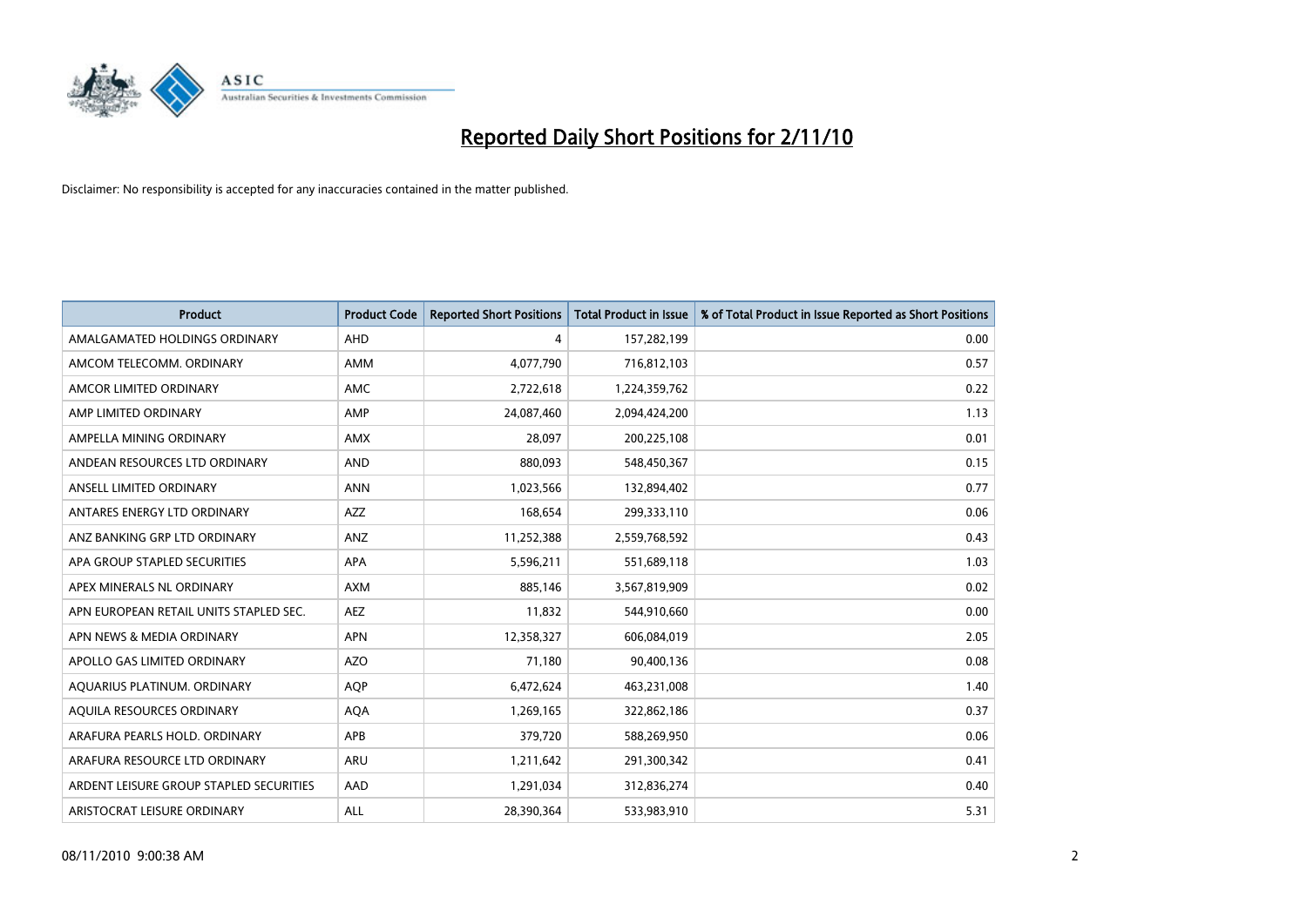

| <b>Product</b>                          | <b>Product Code</b> | <b>Reported Short Positions</b> | <b>Total Product in Issue</b> | % of Total Product in Issue Reported as Short Positions |
|-----------------------------------------|---------------------|---------------------------------|-------------------------------|---------------------------------------------------------|
| ASCENT PHARMAHEALTH ORDINARY            | APH                 | 338,950                         | 249,439,547                   | 0.14                                                    |
| ASCIANO LIMITED STAPLED SECURITIES      | <b>AIO</b>          | 32,688,096                      | 2,926,103,883                 | 1.12                                                    |
| ASG GROUP LIMITED ORDINARY              | <b>ASZ</b>          | 25.993                          | 154,567,466                   | 0.01                                                    |
| ASPEN GROUP ORD/UNITS STAPLED           | <b>APZ</b>          | 1,071,224                       | 583,934,711                   | 0.18                                                    |
| ASPIRE MINING LTD ORDINARY              | <b>AKM</b>          | 10,000                          | 275,600,548                   | 0.00                                                    |
| ASTRO JAP PROP GROUP STAPLED SECURITIES | AJA                 | 121,122                         | 508,212,161                   | 0.02                                                    |
| ASX LIMITED ORDINARY                    | <b>ASX</b>          | 1,864,167                       | 175,136,729                   | 1.06                                                    |
| ATLANTIC LIMITED ORDINARY               | ATI                 | 37,613                          | 107,522,356                   | 0.03                                                    |
| ATLAS IRON LIMITED ORDINARY             | <b>AGO</b>          | 9,901,027                       | 540,082,119                   | 1.83                                                    |
| AUCKLAND INTERNATION ORDINARY           | <b>AIA</b>          | 54                              | 1,317,998,787                 | 0.00                                                    |
| AURORA OIL & GAS ORDINARY               | <b>AUT</b>          | 116,949                         | 318,365,342                   | 0.03                                                    |
| <b>AUSDRILL LIMITED ORDINARY</b>        | <b>ASL</b>          | 237,962                         | 261,820,159                   | 0.08                                                    |
| AUSENCO LIMITED ORDINARY                | AAX                 | 4,202,195                       | 122,427,576                   | 3.45                                                    |
| AUST VINTAGE LTD ORDINARY               | AVG                 | 17,517                          | 128,282,317                   | 0.01                                                    |
| <b>AUSTAL LIMITED ORDINARY</b>          | ASB                 | 235,367                         | 188,069,638                   | 0.11                                                    |
| AUSTAR UNITED ORDINARY                  | <b>AUN</b>          | 13,760,119                      | 1,271,329,063                 | 1.08                                                    |
| AUSTBROKERS HOLDINGS ORDINARY           | <b>AUB</b>          | $\overline{2}$                  | 54,339,433                    | 0.00                                                    |
| AUSTEREO GROUP LTD. ORDINARY            | <b>AEO</b>          | 75,808                          | 344,783,708                   | 0.02                                                    |
| AUSTIN ENGINEERING ORDINARY             | <b>ANG</b>          | 17,005                          | 71,314,403                    | 0.02                                                    |
| <b>AUSTRALAND ASSETS ASSETS</b>         | AAZPB               | 1,168                           | 2,750,000                     | 0.04                                                    |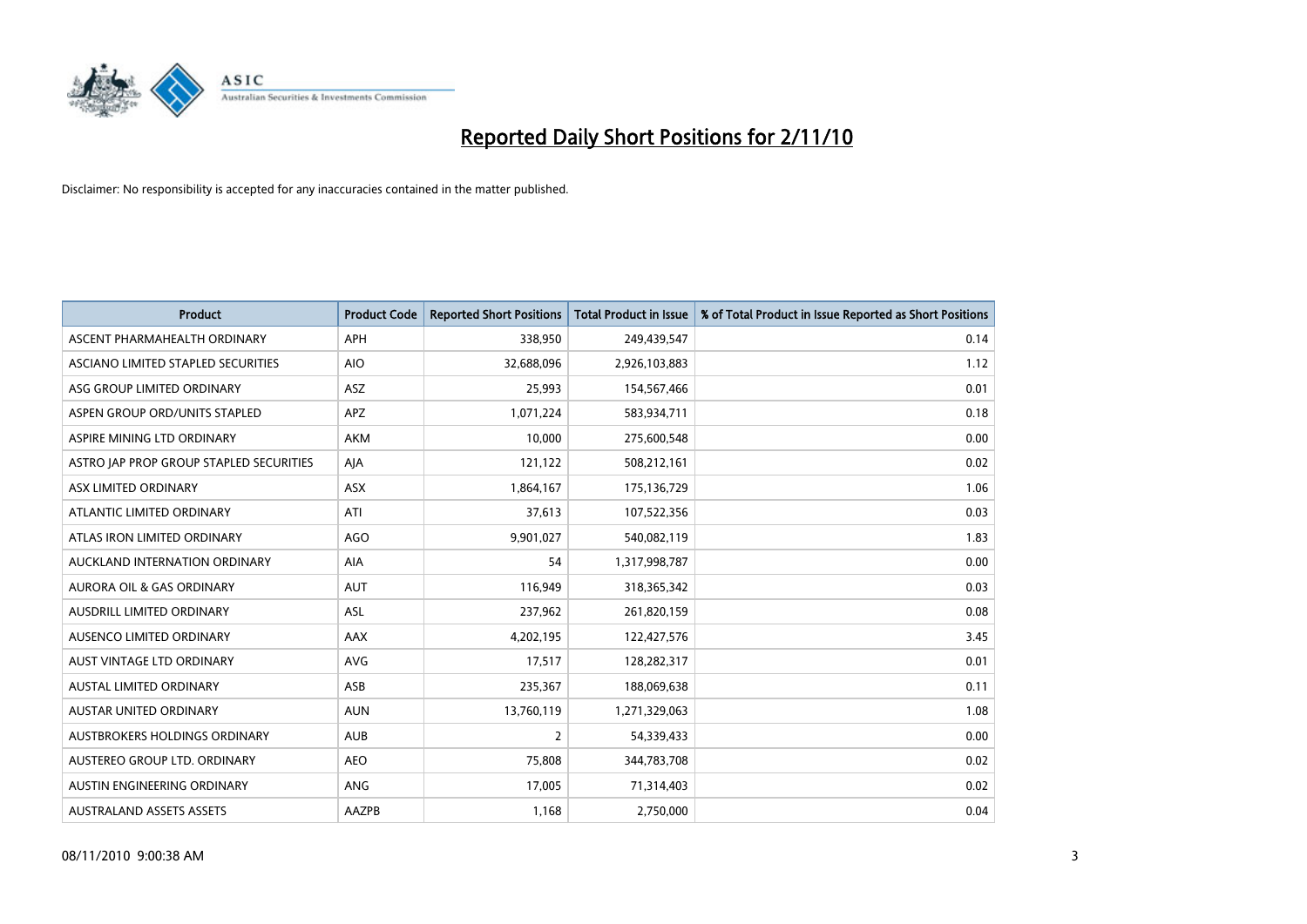

| <b>Product</b>                       | <b>Product Code</b> | <b>Reported Short Positions</b> | Total Product in Issue | % of Total Product in Issue Reported as Short Positions |
|--------------------------------------|---------------------|---------------------------------|------------------------|---------------------------------------------------------|
| AUSTRALAND PROPERTY STAPLED SECURITY | <b>ALZ</b>          | 131,673                         | 576,837,197            | 0.02                                                    |
| AUSTRALIAN AGRICULT, ORDINARY        | <b>AAC</b>          | 4,669,790                       | 264,264,459            | 1.75                                                    |
| <b>AUSTRALIAN EDUCATION UNITS</b>    | <b>AEU</b>          | 625,000                         | 134,973,383            | 0.46                                                    |
| AUSTRALIAN INFRASTR. UNITS/ORDINARY  | <b>AIX</b>          | 198,133                         | 620,733,944            | 0.02                                                    |
| AUSTRALIAN MINES LTD ORDINARY        | <b>AUZ</b>          | 1,400,000                       | 6,981,662,168          | 0.02                                                    |
| AUSTRALIAN PHARM, ORDINARY           | API                 | 829,567                         | 488,115,883            | 0.16                                                    |
| AVEXA LIMITED ORDINARY               | <b>AVX</b>          | 243,657                         | 847,688,779            | 0.03                                                    |
| <b>AVOCA RESOURCES ORDINARY</b>      | <b>AVO</b>          | 670,920                         | 302,379,660            | 0.22                                                    |
| AWB LIMITED ORDINARY                 | <b>AWB</b>          | 2,527,931                       | 824,186,720            | 0.30                                                    |
| AWE LIMITED ORDINARY                 | <b>AWE</b>          | 2,978,639                       | 521,871,941            | 0.58                                                    |
| AXA ASIA PACIFIC ORDINARY            | <b>AXA</b>          | 4,366,295                       | 2,067,095,545          | 0.20                                                    |
| BANK OF QUEENSLAND. ORDINARY         | <b>BOO</b>          | 713,589                         | 220,044,823            | 0.31                                                    |
| <b>BANNERMAN RESOURCES ORDINARY</b>  | <b>BMN</b>          | 224.000                         | 201,710,934            | 0.11                                                    |
| <b>BASS STRAIT OIL CO ORDINARY</b>   | <b>BAS</b>          | 1.482                           | 291,030,250            | 0.00                                                    |
| BATHURST RESOURCES ORDINARY          | <b>BTU</b>          | 3,765,450                       | 236,315,015            | 1.59                                                    |
| <b>BAUXITE RESOURCE LTD ORDINARY</b> | <b>BAU</b>          | 35,697                          | 234,379,896            | 0.02                                                    |
| <b>BC IRON LIMITED ORDINARY</b>      | <b>BCI</b>          | 21,500                          | 83,911,000             | 0.03                                                    |
| BEACH ENERGY LIMITED ORDINARY        | <b>BPT</b>          | 2,354,015                       | 1,098,548,140          | 0.20                                                    |
| BENDIGO AND ADELAIDE ORDINARY        | <b>BEN</b>          | 3,347,004                       | 357,550,269            | 0.92                                                    |
| BENDIGO MINING LTD ORDINARY          | <b>BDG</b>          | 3.789.483                       | 509,712,735            | 0.74                                                    |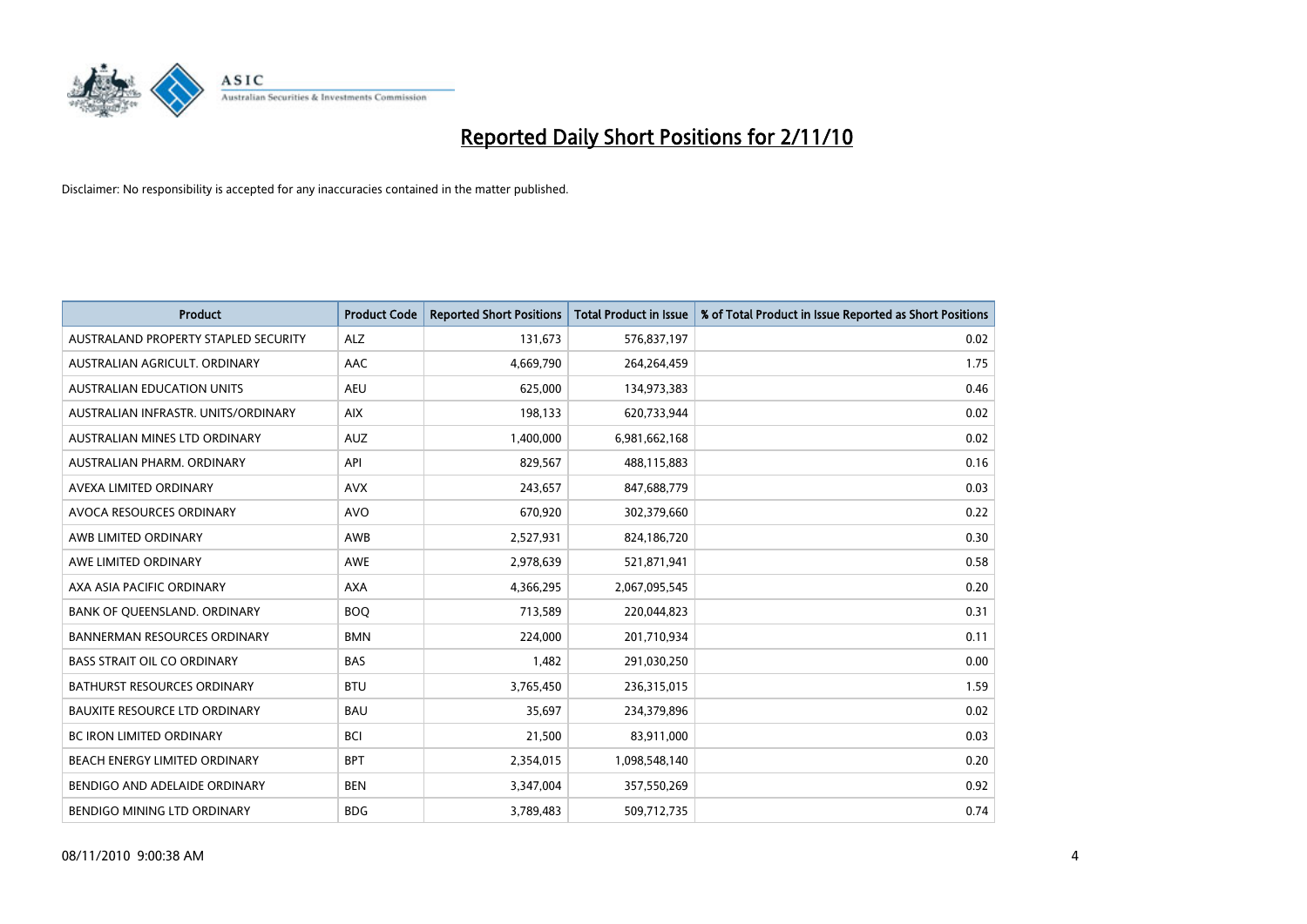

| <b>Product</b>                           | <b>Product Code</b> | <b>Reported Short Positions</b> | <b>Total Product in Issue</b> | % of Total Product in Issue Reported as Short Positions |
|------------------------------------------|---------------------|---------------------------------|-------------------------------|---------------------------------------------------------|
| BERKELEY RESOURCES ORDINARY              | <b>BKY</b>          | 75,787                          | 137,632,135                   | 0.05                                                    |
| BHP BILLITON LIMITED ORDINARY            | <b>BHP</b>          | 22,883,620                      | 3,356,081,497                 | 0.65                                                    |
| <b>BILLABONG ORDINARY</b>                | <b>BBG</b>          | 6,929,209                       | 253,613,826                   | 2.74                                                    |
| <b>BIOTA HOLDINGS ORDINARY</b>           | <b>BTA</b>          | 1,744,281                       | 180,691,377                   | 0.97                                                    |
| <b>BISALLOY STEEL ORDINARY</b>           | <b>BIS</b>          | 84,480                          | 216,455,965                   | 0.04                                                    |
| BKI INVESTMENT LTD ORDINARY              | BKI                 | 508                             | 420,919,092                   | 0.00                                                    |
| <b>BLACKTHORN RESOURCES ORDINARY</b>     | <b>BTR</b>          | 35,848                          | 106,885,300                   | 0.03                                                    |
| <b>BLUESCOPE STEEL LTD ORDINARY</b>      | <b>BSL</b>          | 24,673,538                      | 1,842,178,270                 | 1.32                                                    |
| <b>BOART LONGYEAR ORDINARY</b>           | <b>BLY</b>          | 3,047,528                       | 461,163,412                   | 0.65                                                    |
| <b>BOOM LOGISTICS ORDINARY</b>           | <b>BOL</b>          | 468.697                         | 461,500,712                   | 0.10                                                    |
| BORAL LIMITED, ORDINARY                  | <b>BLD</b>          | 18,561,134                      | 724,369,392                   | 2.54                                                    |
| BOTSWANA METALS LTD ORDINARY             | <b>BML</b>          | 7,000                           | 106,087,760                   | 0.01                                                    |
| <b>BOW ENERGY LIMITED ORDINARY</b>       | <b>BOW</b>          | 2,142,480                       | 280,807,187                   | 0.76                                                    |
| <b>BRADKEN LIMITED ORDINARY</b>          | <b>BKN</b>          | 675,397                         | 139,639,929                   | 0.49                                                    |
| <b>BRAMBLES LIMITED ORDINARY</b>         | <b>BXB</b>          | 10,893,666                      | 1,434,340,234                 | 0.73                                                    |
| <b>BREVILLE GROUP LTD ORDINARY</b>       | <b>BRG</b>          | 2.740                           | 129,515,322                   | 0.00                                                    |
| <b>BRICKWORKS LIMITED ORDINARY</b>       | <b>BKW</b>          | 25,866                          | 147,235,904                   | 0.01                                                    |
| <b>BROCKMAN RESOURCES ORDINARY</b>       | <b>BRM</b>          | 234,189                         | 142,673,151                   | 0.17                                                    |
| BT INVESTMENT MNGMNT ORDINARY            | <b>BTT</b>          | 544,148                         | 160,000,000                   | 0.34                                                    |
| <b>BUNNINGS WAREHOUSE ORDINARY UNITS</b> | <b>BWP</b>          | 845,765                         | 427,042,646                   | 0.20                                                    |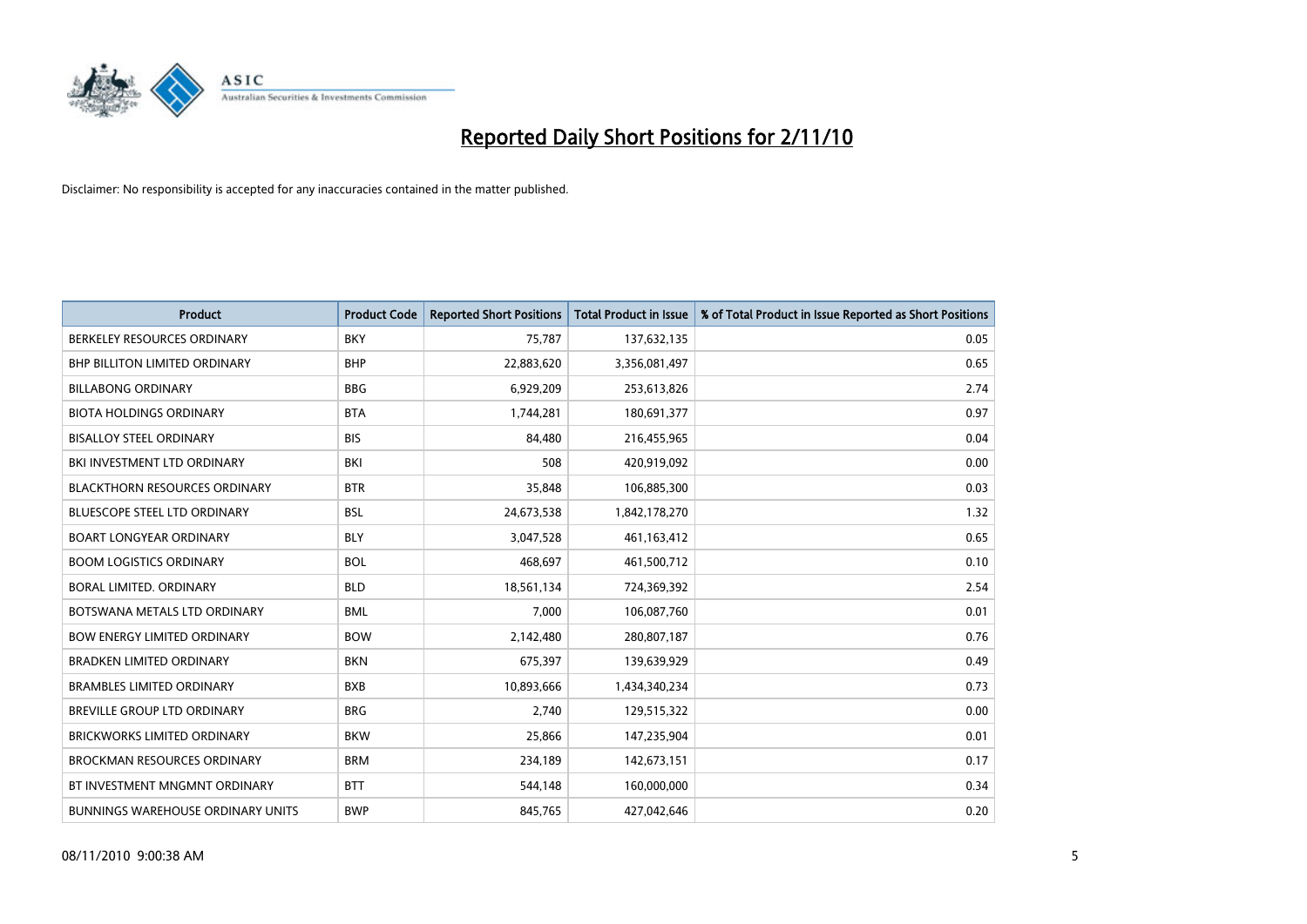

| <b>Product</b>                             | <b>Product Code</b> | <b>Reported Short Positions</b> | Total Product in Issue | % of Total Product in Issue Reported as Short Positions |
|--------------------------------------------|---------------------|---------------------------------|------------------------|---------------------------------------------------------|
| <b>BURU ENERGY ORDINARY</b>                | <b>BRU</b>          | 171,612                         | 182,780,549            | 0.09                                                    |
| CABCHARGE AUSTRALIA ORDINARY               | CAB                 | 1,367,456                       | 120,437,014            | 1.12                                                    |
| CALTEX AUSTRALIA ORDINARY                  | <b>CTX</b>          | 7,053,131                       | 270,000,000            | 2.61                                                    |
| CAMPBELL BROTHERS ORDINARY                 | <b>CPB</b>          | 1,230,388                       | 63,517,495             | 1.93                                                    |
| CAPE LAMBERT RES LTD ORDINARY              | <b>CFE</b>          | 575,824                         | 593,166,467            | 0.09                                                    |
| <b>CARBON ENERGY ORDINARY</b>              | <b>CNX</b>          | 480,816                         | 609,747,650            | 0.07                                                    |
| <b>CARDNO LIMITED ORDINARY</b>             | CDD                 | 12,795                          | 105,797,439            | 0.01                                                    |
| CARNARVON PETROLEUM ORDINARY               | <b>CVN</b>          | 1,999,120                       | 686,759,634            | 0.28                                                    |
| CARNEGIE WAVE ENERGY ORDINARY              | <b>CWE</b>          | 83,000                          | 565,237,627            | 0.01                                                    |
| <b>CARPATHIAN RESOURCES ORDINARY</b>       | <b>CPN</b>          | 75,000                          | 265,533,501            | 0.03                                                    |
| CARPENTARIA EXP. LTD ORDINARY              | CAP                 | 9,777                           | 94,071,301             | 0.01                                                    |
| CARSALES.COM LTD ORDINARY                  | <b>CRZ</b>          | 1,531,334                       | 232,750,800            | 0.65                                                    |
| CASH CONVERTERS ORD/DIV ACCESS             | CCV                 | 68,191                          | 379,761,025            | 0.01                                                    |
| <b>CASPIAN OIL &amp; GAS ORDINARY</b>      | <b>CIG</b>          | 50,000                          | 1,331,500,513          | 0.00                                                    |
| CATALPA RESOURCES ORDINARY                 | CAH                 | 1,385,800                       | 162,776,842            | 0.85                                                    |
| CEC GROUP LIMITED ORDINARY                 | <b>CEG</b>          | 1,750                           | 79,662,662             | 0.00                                                    |
| <b>CELLNET GROUP ORDINARY</b>              | <b>CLT</b>          | 1,342                           | 70,221,390             | 0.00                                                    |
| CENTENNIAL COAL ORDINARY                   | <b>CEY</b>          | 431,276                         | 395,126,381            | 0.11                                                    |
| CENTRAL PETROLEUM ORDINARY                 | <b>CTP</b>          | 11,455                          | 982,297,842            | 0.00                                                    |
| <b>CENTRO PROPERTIES UNITS/ORD STAPLED</b> | <b>CNP</b>          | 324,031                         | 972,414,514            | 0.03                                                    |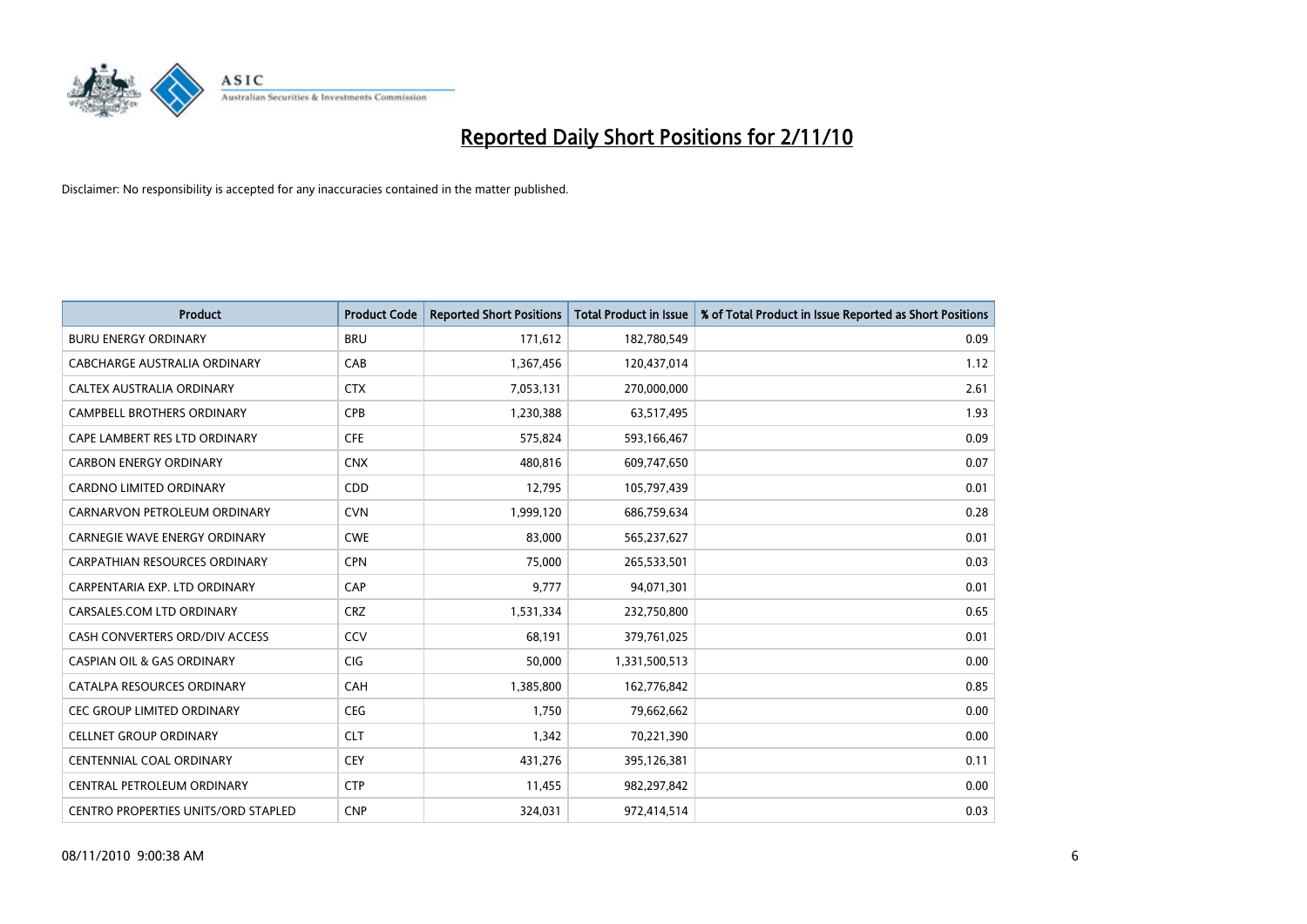

| <b>Product</b>                                | <b>Product Code</b> | <b>Reported Short Positions</b> | <b>Total Product in Issue</b> | % of Total Product in Issue Reported as Short Positions |
|-----------------------------------------------|---------------------|---------------------------------|-------------------------------|---------------------------------------------------------|
| <b>CENTRO RETAIL GROUP STAPLED SECURITIES</b> | <b>CER</b>          | 955,488                         | 2,286,399,424                 | 0.04                                                    |
| CERAMIC FUEL CELLS ORDINARY                   | CFU                 | 138,346                         | 1,200,679,566                 | 0.01                                                    |
| <b>CFS RETAIL PROPERTY UNITS</b>              | <b>CFX</b>          | 32,633,324                      | 2,820,392,571                 | 1.16                                                    |
| <b>CHALLENGER DIV.PRO. STAPLED UNITS</b>      | <b>CDI</b>          | 51,871                          | 913,426,007                   | 0.00                                                    |
| <b>CHALLENGER F.S.G.LTD ORDINARY</b>          | CGF                 | 12,486,448                      | 502,403,359                   | 2.48                                                    |
| <b>CHALLENGER INFRAST, STAPLED UNITS</b>      | <b>CIF</b>          | 8.715                           | 316,223,785                   | 0.00                                                    |
| <b>CHANDLER MACLEOD LTD ORDINARY</b>          | <b>CMG</b>          | 11,970                          | 422,031,685                   | 0.00                                                    |
| CHARTER HALL GROUP STAPLED US PROHIBIT.       | <b>CHC</b>          | 2,997,719                       | 1,225,365,088                 | 0.24                                                    |
| <b>CHARTER HALL OFFICE UNIT</b>               | C <sub>O</sub> O    | 483,862                         | 493,319,730                   | 0.10                                                    |
| <b>CHARTER HALL RETAIL UNITS</b>              | <b>COR</b>          | 210,942                         | 305,810,723                   | 0.08                                                    |
| CHEMGENEX PHARMACEUT ORDINARY                 | <b>CXS</b>          | 195,195                         | 283,348,870                   | 0.07                                                    |
| CITADEL RESOURCE GRP ORDINARY                 | CGG                 | 7,455,491                       | 2,367,666,467                 | 0.31                                                    |
| CITIGOLD CORP LTD ORDINARY                    | <b>CTO</b>          | 2,098,686                       | 964,512,301                   | 0.22                                                    |
| CLINUVEL PHARMACEUT, ORDINARY                 | <b>CUV</b>          | 41,277                          | 303,443,665                   | 0.01                                                    |
| <b>CLOUGH LIMITED ORDINARY</b>                | <b>CLO</b>          | 484,289                         | 771,906,269                   | 0.05                                                    |
| <b>COAL &amp; ALLIED ORDINARY</b>             | <b>CNA</b>          | 9,006                           | 86,584,735                    | 0.01                                                    |
| COAL OF AFRICA LTD ORDINARY                   | <b>CZA</b>          | 1,442,218                       | 530,514,663                   | 0.27                                                    |
| COALSPUR MINES LTD ORDINARY                   | <b>CPL</b>          | 914,377                         | 435,073,242                   | 0.21                                                    |
| COCA-COLA AMATIL ORDINARY                     | <b>CCL</b>          | 4,205,490                       | 755,940,367                   | 0.53                                                    |
| COCHLEAR LIMITED ORDINARY                     | COH                 | 806,345                         | 56,638,557                    | 1.41                                                    |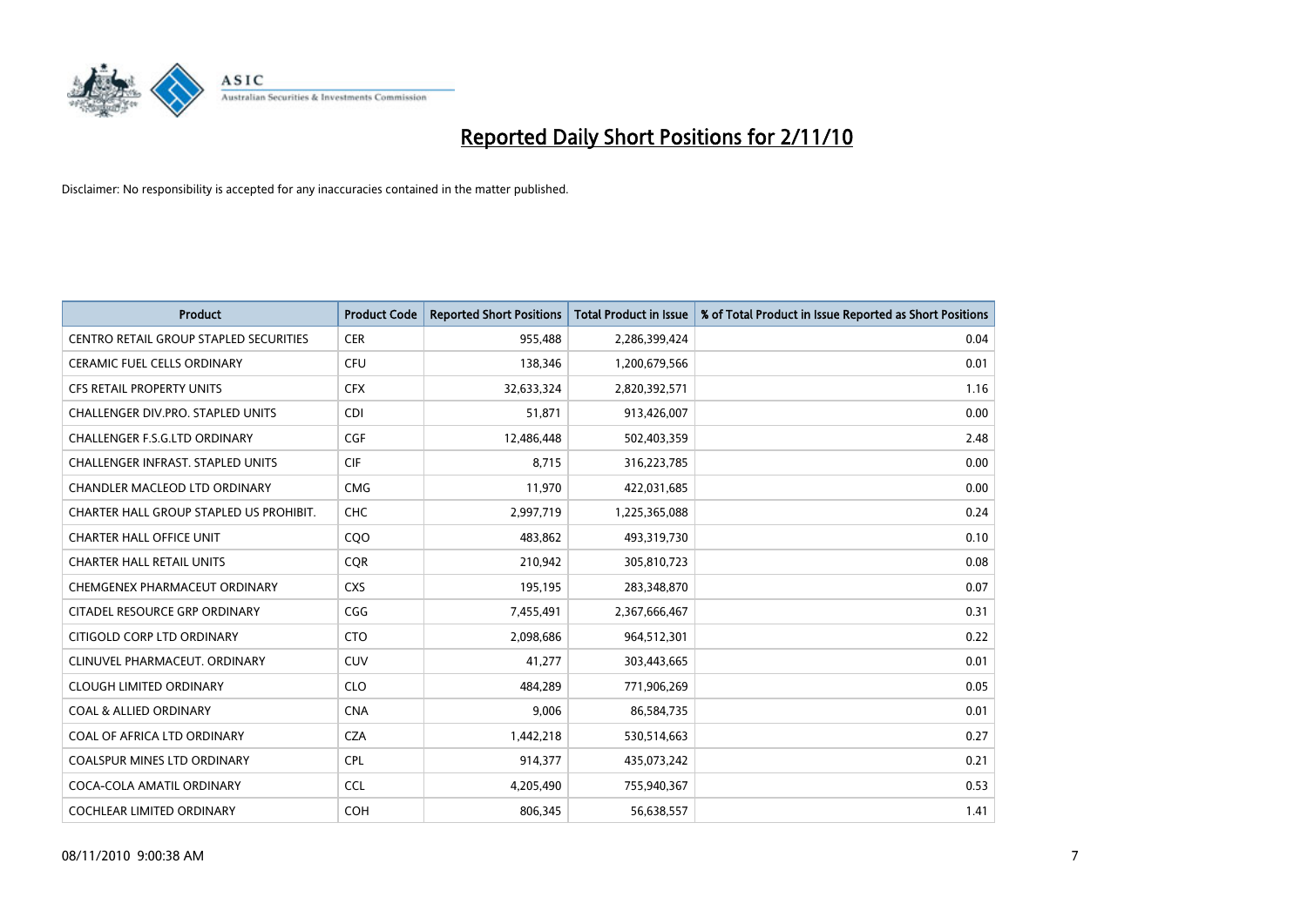

| <b>Product</b>                           | <b>Product Code</b> | <b>Reported Short Positions</b> | Total Product in Issue | % of Total Product in Issue Reported as Short Positions |
|------------------------------------------|---------------------|---------------------------------|------------------------|---------------------------------------------------------|
| <b>COCKATOO COAL ORDINARY</b>            | <b>COK</b>          | 5,944,085                       | 970,036,951            | 0.61                                                    |
| COEUR D'ALENE MINES. CDI 1:1             | <b>CXC</b>          | 1,000                           | 3,834,109              | 0.03                                                    |
| <b>COFFEY INTERNATIONAL ORDINARY</b>     | <b>COF</b>          | 25,355                          | 129,035,760            | 0.02                                                    |
| COMMONWEALTH BANK, ORDINARY              | <b>CBA</b>          | 12,855,286                      | 1,548,882,074          | 0.79                                                    |
| <b>COMMONWEALTH PROP ORDINARY UNITS</b>  | <b>CPA</b>          | 20,273,777                      | 2,012,803,230          | 1.02                                                    |
| <b>COMPASS RESOURCES ORDINARY</b>        | <b>CMR</b>          | 101,480                         | 147,402,920            | 0.07                                                    |
| <b>COMPUTERSHARE LTD ORDINARY</b>        | <b>CPU</b>          | 3,767,487                       | 555,664,059            | 0.66                                                    |
| CONNECTEAST GROUP STAPLED                | <b>CEU</b>          | 32,439,117                      | 3,940,145,951          | 0.82                                                    |
| CONSOLIDATED MEDIA. ORDINARY             | <b>CMI</b>          | 3,303,136                       | 577,145,934            | 0.58                                                    |
| CONTANGO MICROCAP ORDINARY               | <b>CTN</b>          | 7,500                           | 151,458,972            | 0.00                                                    |
| <b>COOPER ENERGY LTD ORDINARY</b>        | <b>COE</b>          | 104,399                         | 292,576,001            | 0.04                                                    |
| COPPER STRIKE LTD ORDINARY               | <b>CSE</b>          | 714                             | 129,455,571            | 0.00                                                    |
| <b>COUNT FINANCIAL ORDINARY</b>          | COU                 | 709,823                         | 261,968,742            | 0.28                                                    |
| <b>CRANE GROUP LIMITED ORDINARY</b>      | <b>CRG</b>          | 3,183,087                       | 79,110,667             | 4.02                                                    |
| <b>CROMWELL GROUP STAPLED SECURITIES</b> | <b>CMW</b>          | 3,570,762                       | 909,626,240            | 0.39                                                    |
| <b>CROWN LIMITED ORDINARY</b>            | <b>CWN</b>          | 3,812,651                       | 754,131,800            | 0.50                                                    |
| <b>CSG LIMITED ORDINARY</b>              | CSV                 | 1,840,804                       | 244,864,695            | 0.75                                                    |
| <b>CSL LIMITED ORDINARY</b>              | <b>CSL</b>          | 5,964,593                       | 550,119,993            | 1.08                                                    |
| <b>CSR LIMITED ORDINARY</b>              | <b>CSR</b>          | 4,095,498                       | 1,517,907,314          | 0.27                                                    |
| <b>CUDECO LIMITED ORDINARY</b>           | CDU                 | 411,993                         | 145,412,643            | 0.28                                                    |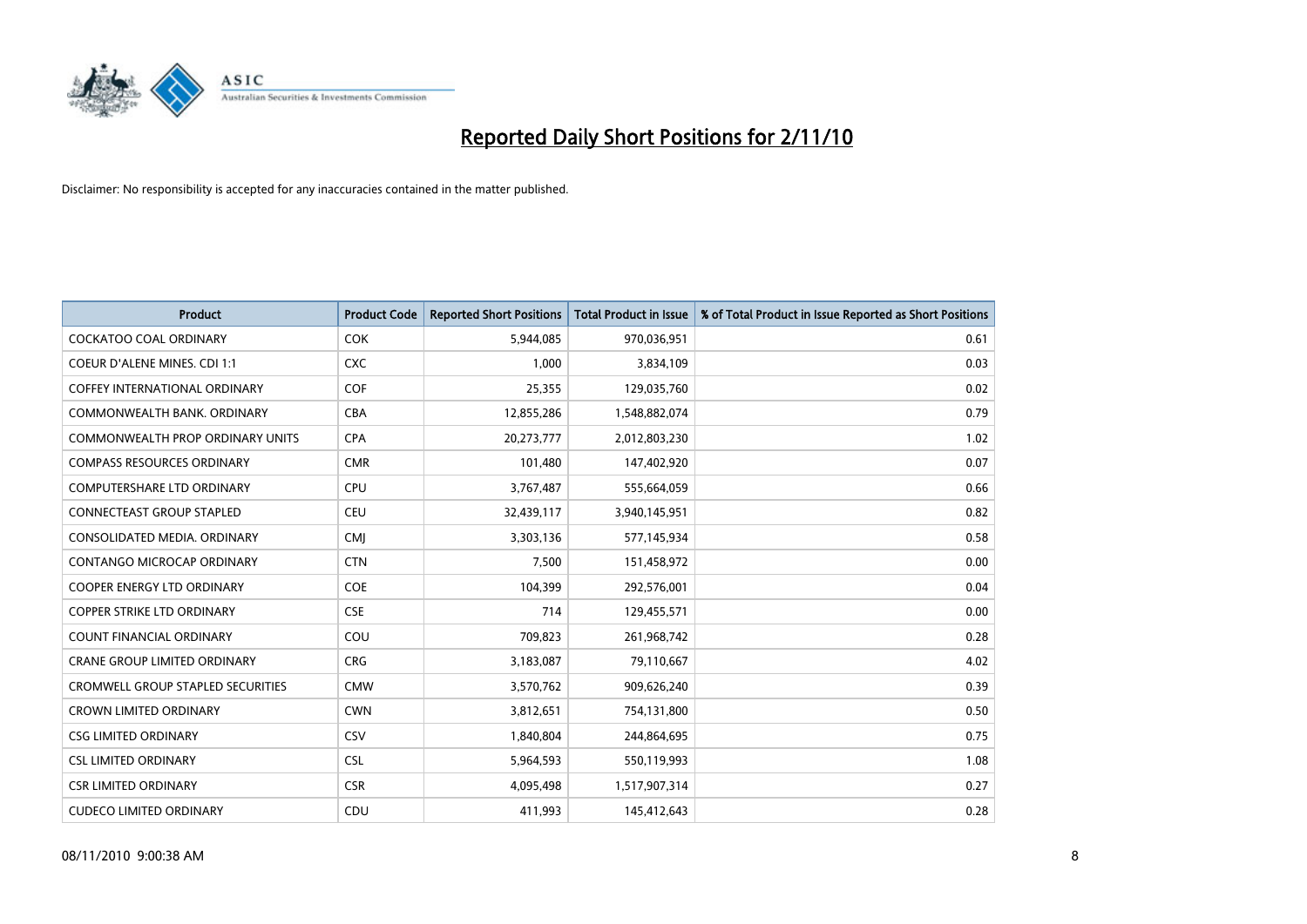

| <b>Product</b>                       | <b>Product Code</b> | <b>Reported Short Positions</b> | <b>Total Product in Issue</b> | % of Total Product in Issue Reported as Short Positions |
|--------------------------------------|---------------------|---------------------------------|-------------------------------|---------------------------------------------------------|
| <b>CUSTOMERS LIMITED ORDINARY</b>    | <b>CUS</b>          | 53,501                          | 134,869,357                   | 0.04                                                    |
| DART ENERGY LTD ORDINARY             | <b>DTE</b>          | 1,241,162                       | 419,748,184                   | 0.29                                                    |
| DAVID JONES LIMITED ORDINARY         | <b>DJS</b>          | 15,389,159                      | 510,945,759                   | 3.02                                                    |
| <b>DECMIL GROUP LIMITED ORDINARY</b> | <b>DCG</b>          | 17,397                          | 123,804,568                   | 0.01                                                    |
| DEEP YELLOW LIMITED ORDINARY         | <b>DYL</b>          | 140,199                         | 1,125,814,458                 | 0.01                                                    |
| DEVINE LIMITED ORDINARY              | <b>DVN</b>          | 11,206                          | 634,918,223                   | 0.00                                                    |
| DEXUS PROPERTY GROUP STAPLED UNITS   | <b>DXS</b>          | 13,640,393                      | 4,839,024,176                 | 0.28                                                    |
| DISCOVERY METALS LTD ORDINARY        | <b>DML</b>          | 2,502,793                       | 302,202,585                   | 0.82                                                    |
| DOMINION MINING ORDINARY             | <b>DOM</b>          | 154,149                         | 103,520,259                   | 0.14                                                    |
| DOMINO PIZZA ENTERPR ORDINARY        | <b>DMP</b>          | 3                               | 68,407,674                    | 0.00                                                    |
| DOWNER EDI LIMITED ORDINARY          | <b>DOW</b>          | 2,133,583                       | 343,178,483                   | 0.63                                                    |
| DUET GROUP STAPLED US PROHIBIT.      | <b>DUE</b>          | 671,699                         | 887,304,690                   | 0.07                                                    |
| DULUXGROUP LIMITED ORDINARY          | <b>DLX</b>          | 66,995                          | 366,992,120                   | 0.01                                                    |
| DYESOL LIMITED ORDINARY              | <b>DYE</b>          | 342,000                         | 143,325,847                   | 0.24                                                    |
| <b>EASTERN STAR GAS ORDINARY</b>     | ESG                 | 5,046,433                       | 991,567,041                   | 0.48                                                    |
| EDT RETAIL TRUST UNITS               | <b>EDT</b>          | 99,457                          | 4,700,290,868                 | 0.00                                                    |
| <b>ELDERS LIMITED ORDINARY</b>       | <b>ELD</b>          | 21,517,796                      | 448,598,480                   | 4.81                                                    |
| ELDORADO GOLD CORP CDI 1:1           | EAU                 | 18,774                          | 20,934,663                    | 0.09                                                    |
| ELIXIR PETROLEUM LTD ORDINARY        | <b>EXR</b>          | 324,400                         | 188,988,472                   | 0.17                                                    |
| <b>EMECO HOLDINGS ORDINARY</b>       | <b>EHL</b>          | 318,166                         | 631,237,586                   | 0.04                                                    |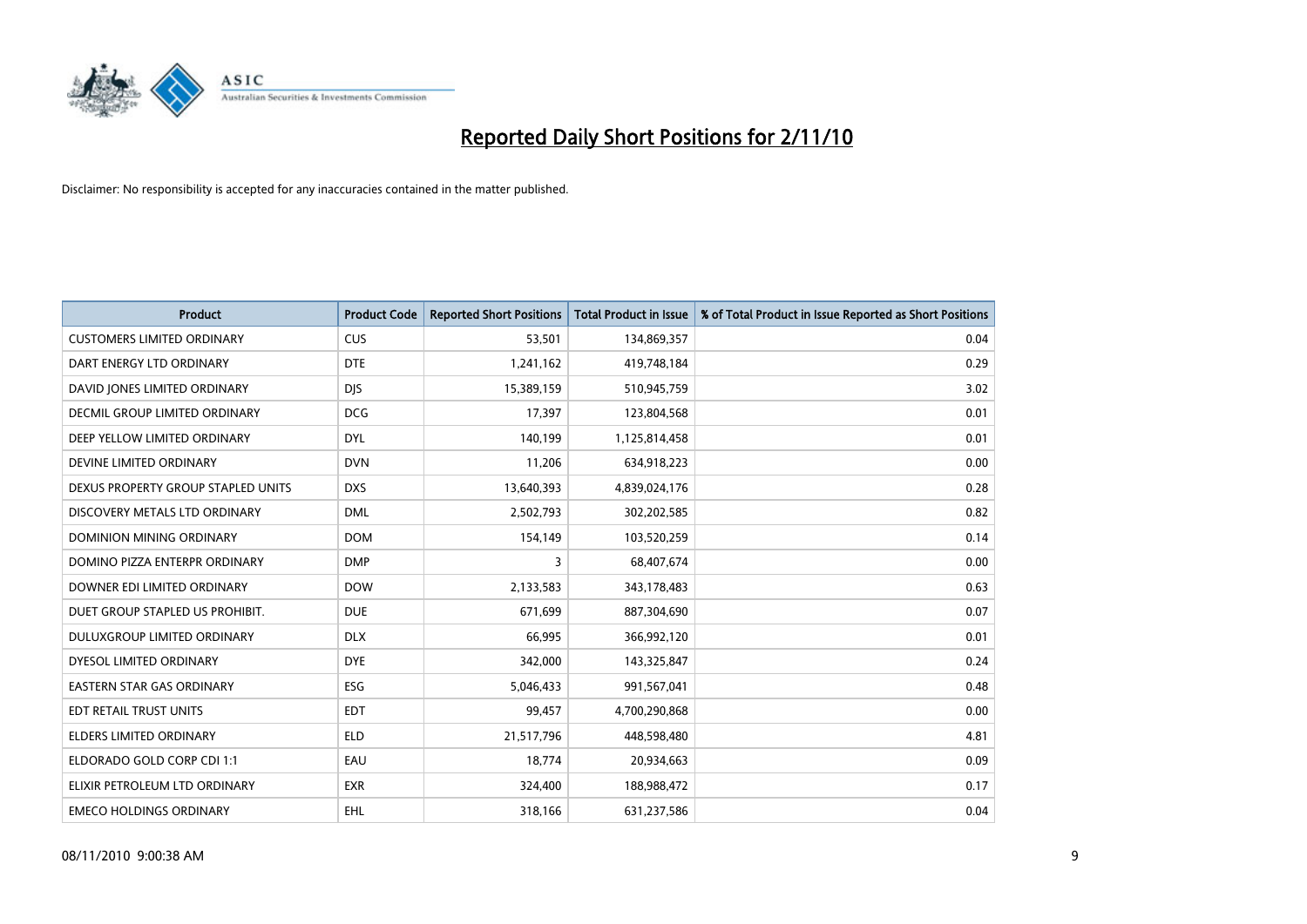

| <b>Product</b>                            | <b>Product Code</b> | <b>Reported Short Positions</b> | Total Product in Issue | % of Total Product in Issue Reported as Short Positions |
|-------------------------------------------|---------------------|---------------------------------|------------------------|---------------------------------------------------------|
| <b>ENERGY RESOURCES ORDINARY 'A'</b>      | <b>ERA</b>          | 1,188,569                       | 190,737,934            | 0.61                                                    |
| ENERGY WORLD CORPOR. ORDINARY             | <b>EWC</b>          | 9,351,518                       | 1,561,166,672          | 0.60                                                    |
| ENTEK ENERGY LTD ORDINARY                 | <b>ETE</b>          | 489.903                         | 258,692,535            | 0.19                                                    |
| ENTELLECT SOLUTIONS ORDINARY              | <b>ESN</b>          | 464,050                         | 1,740,334,200          | 0.03                                                    |
| <b>ENVESTRA LIMITED ORDINARY</b>          | <b>ENV</b>          | 1,354,217                       | 1,430,398,609          | 0.08                                                    |
| EQUINOX MINERALS LTD CHESS DEPOSITARY INT | EON                 | 6,154,373                       | 707,868,211            | 0.89                                                    |
| EVEREST FINANCIAL ORDINARY                | <b>EFG</b>          | 4,300                           | 251,442,316            | 0.00                                                    |
| EXTRACT RESOURCES ORDINARY                | <b>EXT</b>          | 593,798                         | 243,302,298            | 0.24                                                    |
| FAIRFAX MEDIA LTD ORDINARY                | <b>FXI</b>          | 288,586,579                     | 2,351,955,725          | 12.27                                                   |
| <b>FANTASTIC HOLDINGS ORDINARY</b>        | <b>FAN</b>          | 3,000                           | 102,693,495            | 0.00                                                    |
| FERRAUS LIMITED ORDINARY                  | <b>FRS</b>          | 370                             | 205,700,890            | 0.00                                                    |
| FISHER & PAYKEL APP. ORDINARY             | <b>FPA</b>          | 9,820,331                       | 724,235,162            | 1.35                                                    |
| FISHER & PAYKEL H. ORDINARY               | <b>FPH</b>          | 2,112,499                       | 517,444,890            | 0.41                                                    |
| FKP PROPERTY GROUP STAPLED SECURITIES     | <b>FKP</b>          | 4,121,677                       | 1,174,033,185          | 0.35                                                    |
| FLEETWOOD CORP ORDINARY                   | <b>FWD</b>          | 59,279                          | 57,209,053             | 0.09                                                    |
| FLETCHER BUILDING ORDINARY                | <b>FBU</b>          | 528,224                         | 611,250,393            | 0.09                                                    |
| FLEXIGROUP LIMITED ORDINARY               | <b>FXL</b>          | 25,626                          | 275,472,492            | 0.01                                                    |
| <b>FLIGHT CENTRE ORDINARY</b>             | <b>FLT</b>          | 2,607,119                       | 99,787,921             | 2.62                                                    |
| FLINDERS MINES LTD ORDINARY               | <b>FMS</b>          | 20,754,482                      | 1,820,149,571          | 1.14                                                    |
| FOCUS MINERALS LTD ORDINARY               | <b>FML</b>          | 5,184                           | 2,865,543,210          | 0.00                                                    |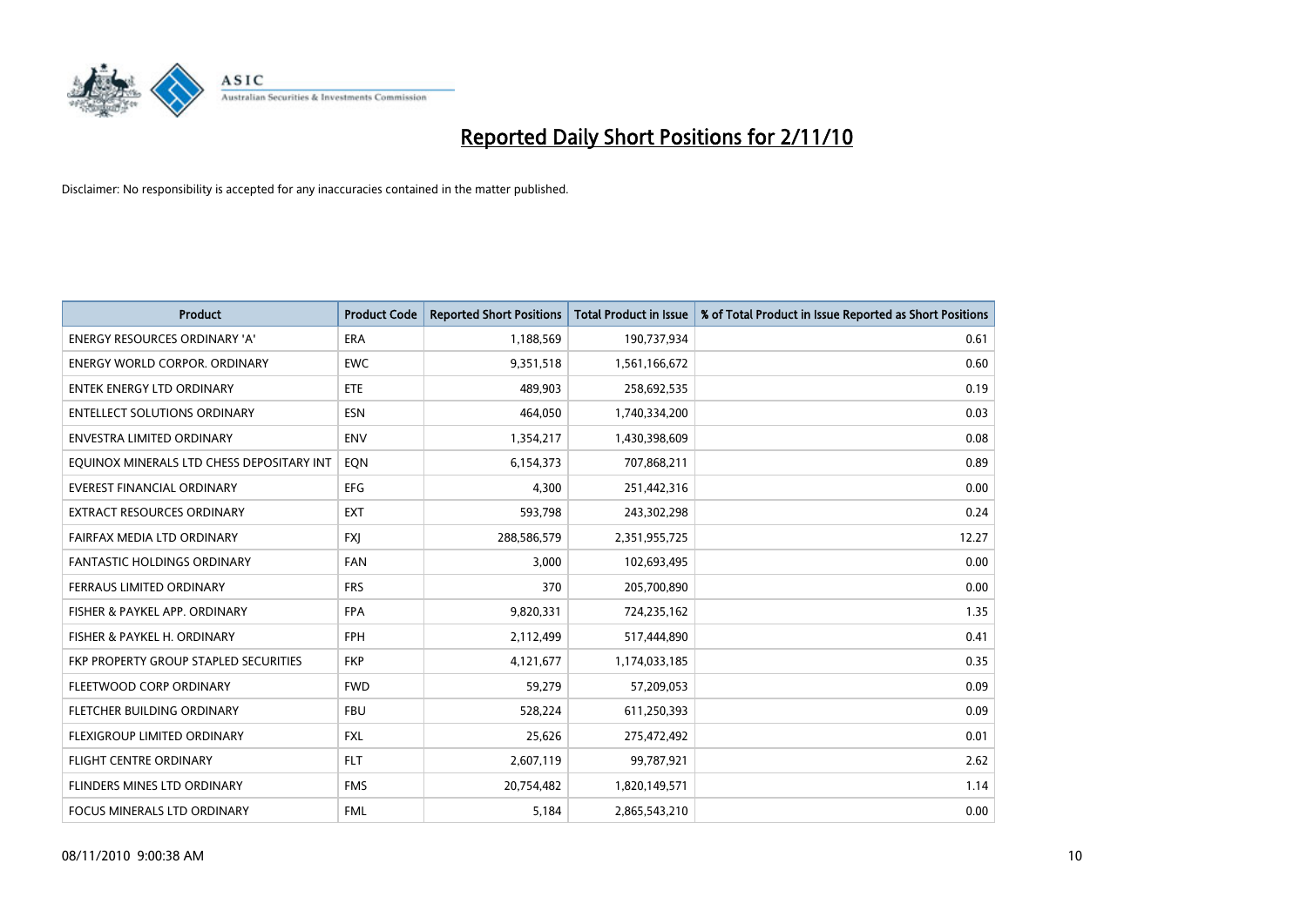

| <b>Product</b>                            | <b>Product Code</b> | <b>Reported Short Positions</b> | <b>Total Product in Issue</b> | % of Total Product in Issue Reported as Short Positions |
|-------------------------------------------|---------------------|---------------------------------|-------------------------------|---------------------------------------------------------|
| <b>FORGE GROUP LIMITED ORDINARY</b>       | FGE                 |                                 | 78,789,014                    | 0.00                                                    |
| <b>FORTE ENERGY NL ORDINARY</b>           | <b>FTE</b>          | 2,658,986                       | 580,658,031                   | 0.46                                                    |
| FORTESCUE METALS GRP ORDINARY             | <b>FMG</b>          | 9,005,394                       | 3,111,398,945                 | 0.24                                                    |
| <b>FOSTER'S GROUP ORDINARY</b>            | FGL                 | 4,305,140                       | 1,930,723,313                 | 0.23                                                    |
| FTD CORPORATION ORDINARY                  | <b>FTD</b>          | 8,088                           | 100,421,069                   | 0.01                                                    |
| <b>FUNTASTIC LIMITED ORDINARY</b>         | <b>FUN</b>          | 322,528                         | 340,997,682                   | 0.09                                                    |
| <b>G.U.D. HOLDINGS ORDINARY</b>           | GUD                 | 153,451                         | 68,426,721                    | 0.22                                                    |
| <b>GALAXY RESOURCES ORDINARY</b>          | <b>GXY</b>          | 427,732                         | 190,553,358                   | 0.21                                                    |
| <b>GEODYNAMICS LIMITED ORDINARY</b>       | GDY                 | 262,019                         | 292,840,219                   | 0.09                                                    |
| <b>GINDALBIE METALS LTD ORDINARY</b>      | <b>GBG</b>          | 8,956,073                       | 850,108,099                   | 1.05                                                    |
| <b>GIRALIA RESOURCES NL ORDINARY</b>      | <b>GIR</b>          | 127,115                         | 180,135,170                   | 0.06                                                    |
| <b>GLOBAL MINING ORDINARY</b>             | <b>GMI</b>          | 8,951                           | 191,820,968                   | 0.00                                                    |
| <b>GLOUCESTER COAL ORDINARY</b>           | GCL                 | 253,181                         | 140,447,062                   | 0.18                                                    |
| <b>GME RESOURCES LTD ORDINARY</b>         | <b>GME</b>          | 800                             | 302,352,750                   | 0.00                                                    |
| <b>GOLDEN GATE PETROL ORDINARY</b>        | GGP                 | 11,538                          | 975,826,623                   | 0.00                                                    |
| <b>GOLDEN WEST RESOURCE ORDINARY</b>      | GWR                 | 1,617                           | 164,606,127                   | 0.00                                                    |
| <b>GOODMAN FIELDER. ORDINARY</b>          | <b>GFF</b>          | 12,018,237                      | 1,380,386,438                 | 0.88                                                    |
| <b>GOODMAN GROUP STAPLED US PROHIBIT.</b> | <b>GMG</b>          | 4,487,412                       | 6,369,751,394                 | 0.07                                                    |
| <b>GPT GROUP STAPLED SEC.</b>             | <b>GPT</b>          | 11,133,810                      | 1,855,529,431                 | 0.58                                                    |
| <b>GRAINCORP LIMITED A CLASS ORDINARY</b> | <b>GNC</b>          | 649.047                         | 198,318,900                   | 0.33                                                    |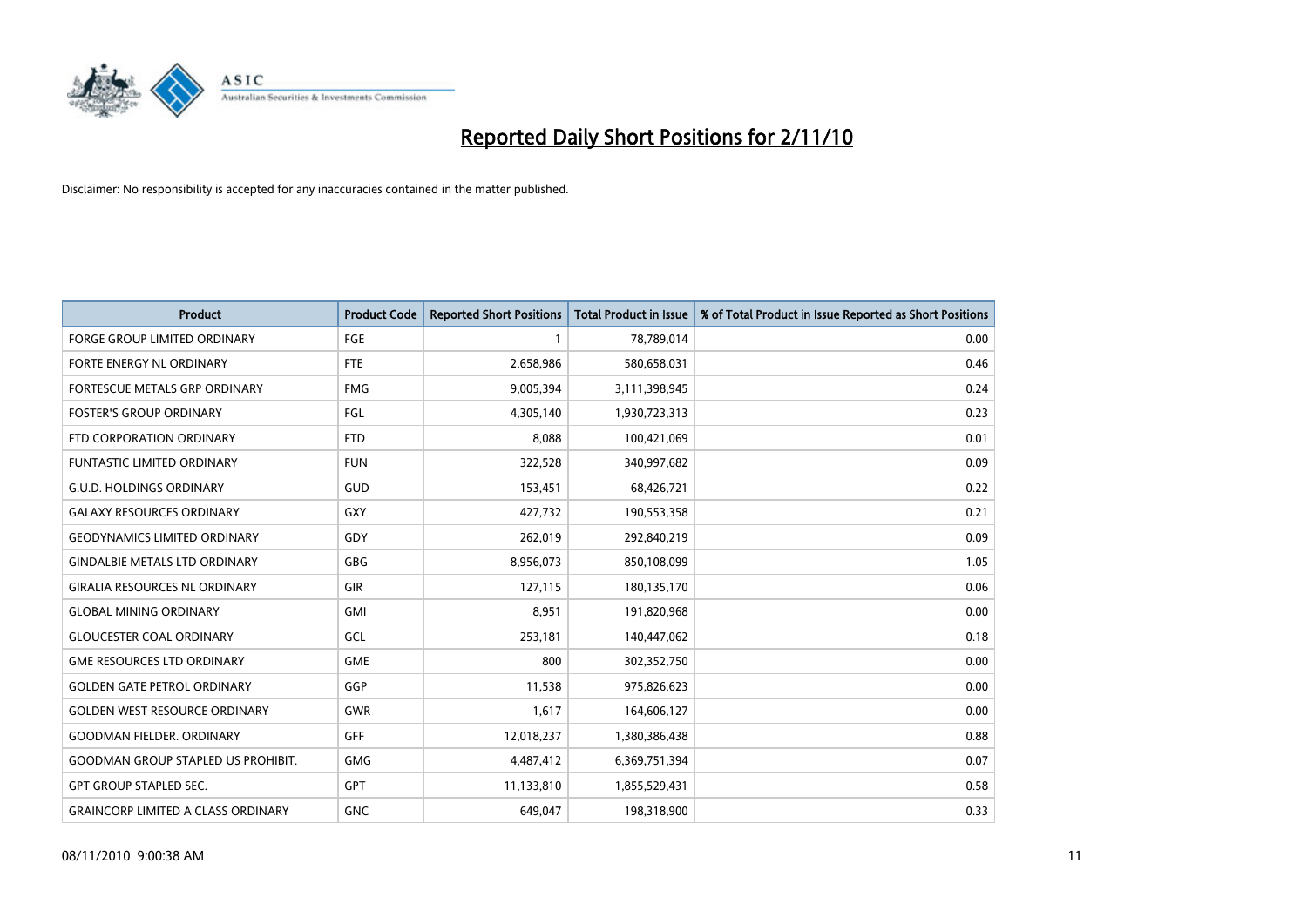

| <b>Product</b>                            | <b>Product Code</b> | <b>Reported Short Positions</b> | <b>Total Product in Issue</b> | % of Total Product in Issue Reported as Short Positions |
|-------------------------------------------|---------------------|---------------------------------|-------------------------------|---------------------------------------------------------|
| <b>GRANGE RESOURCES, ORDINARY</b>         | GRR                 | 1,551,959                       | 1,152,077,403                 | 0.13                                                    |
| <b>GREENLAND MIN EN LTD ORDINARY</b>      | GGG                 | 498,223                         | 258,801,512                   | 0.20                                                    |
| <b>GRYPHON MINERALS LTD ORDINARY</b>      | GRY                 | 15,452                          | 289,272,058                   | 0.00                                                    |
| GUINNESS PEAT GROUP. CHESS DEPOSITARY INT | GPG                 | 55                              | 309,138,006                   | 0.00                                                    |
| <b>GUNNS LIMITED ORDINARY</b>             | <b>GNS</b>          | 20,255,111                      | 806,734,892                   | 2.49                                                    |
| <b>GWA INTERNATIONAL ORDINARY</b>         | <b>GWT</b>          | 2,269,433                       | 301,102,514                   | 0.76                                                    |
| HARVEY NORMAN ORDINARY                    | <b>HVN</b>          | 32,619,211                      | 1,062,316,784                 | 3.07                                                    |
| HASTIE GROUP LIMITED ORDINARY             | <b>HST</b>          | 200,798                         | 239,716,924                   | 0.08                                                    |
| HASTINGS DIVERSIFIED STAPLED SECURITY     | <b>HDF</b>          | 104,235                         | 513,336,482                   | 0.01                                                    |
| HEARTWARE INT INC CDI 35:1                | <b>HIN</b>          | 272,008                         | 66,059,280                    | 0.41                                                    |
| <b>HENDERSON GROUP CDI 1:1</b>            | <b>HGG</b>          | 8,542,881                       | 564,915,116                   | 1.50                                                    |
| HFA HOLDINGS LIMITED ORDINARY             | <b>HFA</b>          | 1,820,937                       | 469,330,170                   | 0.38                                                    |
| <b>HIGHLANDS PACIFIC ORDINARY</b>         | <b>HIG</b>          | 2,382,805                       | 685,007,148                   | 0.35                                                    |
| HILLGROVE RES LTD ORDINARY                | <b>HGO</b>          | 100,000                         | 482,618,890                   | 0.02                                                    |
| HILLS INDUSTRIES LTD ORDINARY             | <b>HIL</b>          | 1,503,008                       | 248,676,841                   | 0.61                                                    |
| HORIZON OIL LIMITED ORDINARY              | <b>HZN</b>          | 2,790,526                       | 1,130,311,515                 | 0.25                                                    |
| HUNTER HALL INTER, ORDINARY               | <b>HHL</b>          | 3,215                           | 26,018,010                    | 0.01                                                    |
| ICON ENERGY LIMITED ORDINARY              | <b>ICN</b>          | 67,000                          | 439,801,394                   | 0.02                                                    |
| <b>IINET LIMITED ORDINARY</b>             | <b>IIN</b>          | 1,382,439                       | 151,963,119                   | 0.90                                                    |
| <b>ILUKA RESOURCES ORDINARY</b>           | ILU                 | 5,710,753                       | 418,700,517                   | 1.35                                                    |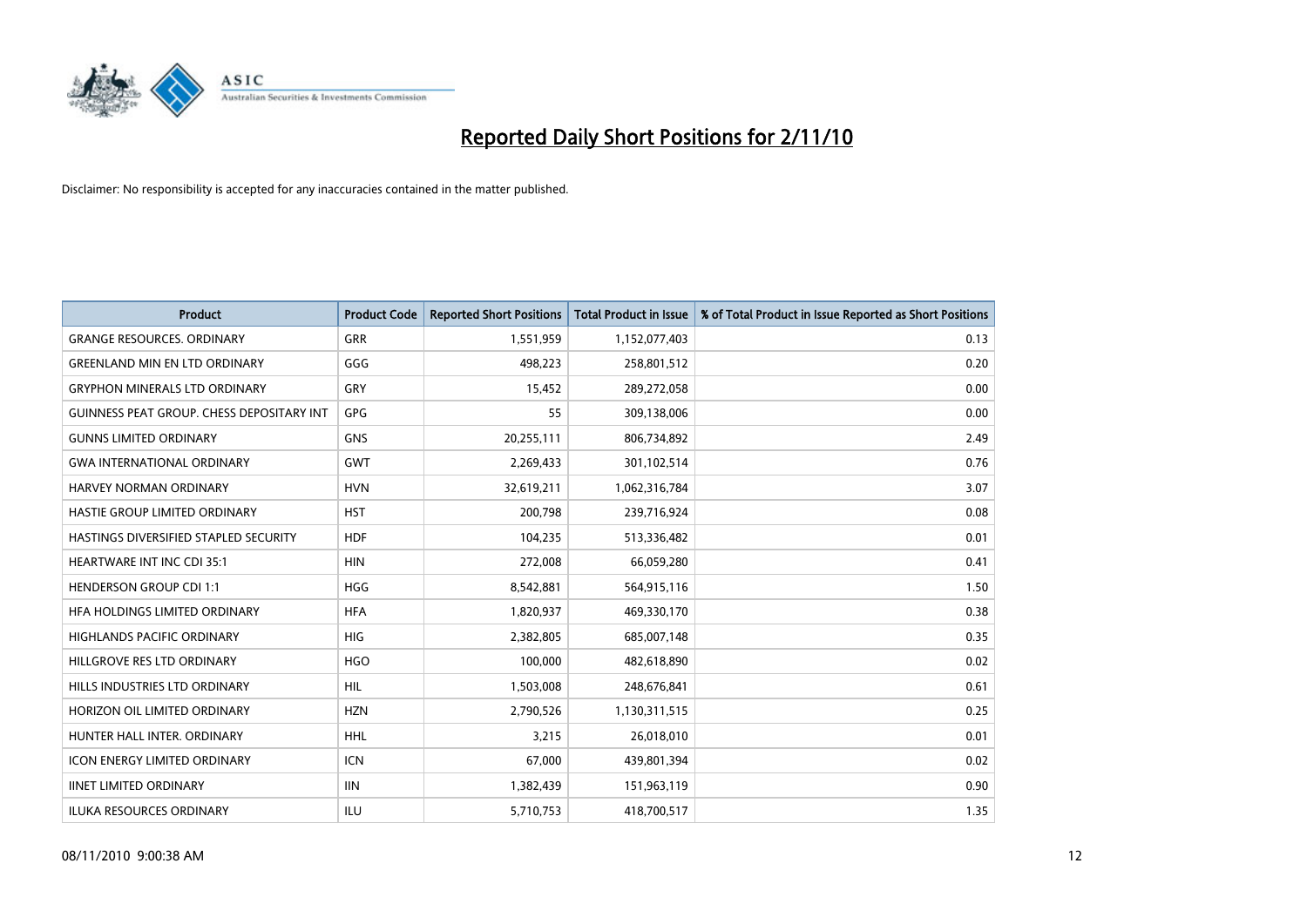

| <b>Product</b>                           | <b>Product Code</b> | <b>Reported Short Positions</b> | <b>Total Product in Issue</b> | % of Total Product in Issue Reported as Short Positions |
|------------------------------------------|---------------------|---------------------------------|-------------------------------|---------------------------------------------------------|
| IMF (AUSTRALIA) LTD ORDINARY             | <b>IMF</b>          | 329,994                         | 122,496,819                   | 0.27                                                    |
| IMX RESOURCES LTD ORDINARY               | <b>IXR</b>          | 20,000                          | 260,252,803                   | 0.01                                                    |
| <b>INCITEC PIVOT ORDINARY</b>            | IPL                 | 1,896,382                       | 1,628,730,107                 | 0.10                                                    |
| INDAGO RESOURCES LTD ORDINARY            | <b>IDG</b>          | 8,179                           | 81,659,448                    | 0.01                                                    |
| <b>INDEPENDENCE GROUP ORDINARY</b>       | <b>IGO</b>          | 222,542                         | 114,063,539                   | 0.19                                                    |
| INDOPHIL RESOURCES ORDINARY              | <b>IRN</b>          | 351,162                         | 471,445,763                   | 0.07                                                    |
| <b>INDUSTREA LIMITED ORDINARY</b>        | IDL                 | 1,735,770                       | 1,088,087,032                 | 0.16                                                    |
| <b>INFIGEN ENERGY STAPLED SECURITIES</b> | <b>IFN</b>          | 9,601,240                       | 761,222,569                   | 1.25                                                    |
| ING INDUSTRIAL FUND UNITS                | <b>IIF</b>          | 4,159,067                       | 2,592,249,647                 | 0.15                                                    |
| ING OFFICE FUND STAPLED SECURITIES       | <b>IOF</b>          | 5,447,125                       | 2,729,071,212                 | 0.20                                                    |
| ING RE COM GROUP STAPLED SECURITIES      | <b>ILF</b>          | 9,075                           | 441,029,194                   | 0.00                                                    |
| <b>INSURANCE AUSTRALIA ORDINARY</b>      | <b>IAG</b>          | 2,975,326                       | 2,078,994,021                 | 0.13                                                    |
| INTEGRA MINING LTD, ORDINARY             | <b>IGR</b>          | 1,473,904                       | 755,792,394                   | 0.19                                                    |
| INTOLL GROUP STAPLED SECURITIES          | <b>ITO</b>          | 4,070,942                       | 2,261,732,048                 | 0.17                                                    |
| <b>INTREPID MINES ORDINARY</b>           | <b>IAU</b>          | 935,146                         | 432,579,805                   | 0.21                                                    |
| <b>INVOCARE LIMITED ORDINARY</b>         | <b>IVC</b>          | 751,225                         | 102,394,649                   | 0.73                                                    |
| <b>ION LIMITED ORDINARY</b>              | <b>ION</b>          | 164,453                         | 256,365,105                   | 0.06                                                    |
| <b>IOOF HOLDINGS LTD ORDINARY</b>        | IFL                 | 1,353,735                       | 229,794,395                   | 0.59                                                    |
| <b>IRESS MARKET TECH. ORDINARY</b>       | <b>IRE</b>          | 2,090,318                       | 126,018,142                   | 1.65                                                    |
| <b>IRON ORE HOLDINGS ORDINARY</b>        | <b>IOH</b>          | 14,525                          | 135,381,616                   | 0.01                                                    |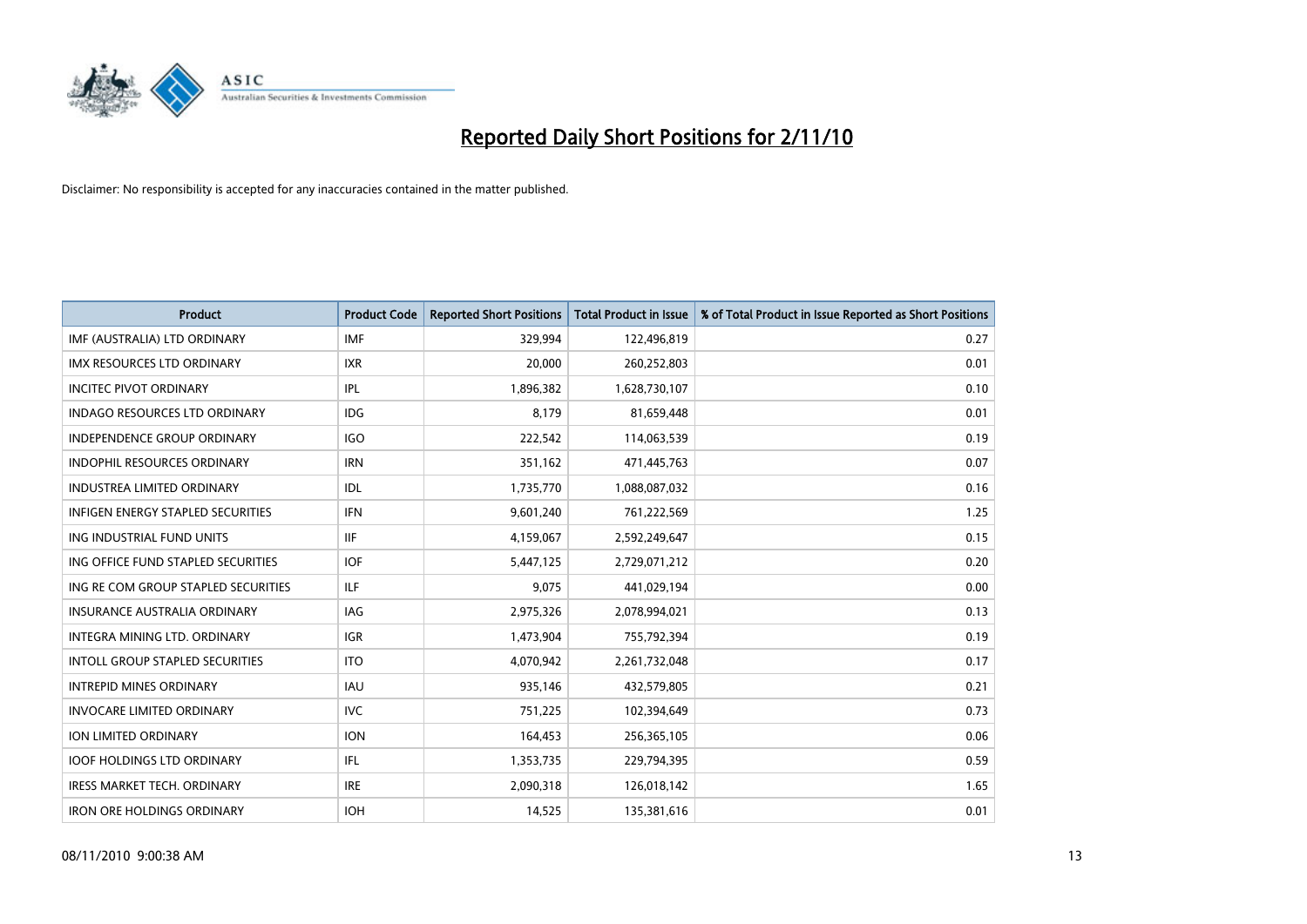

| <b>Product</b>                                  | <b>Product Code</b> | <b>Reported Short Positions</b> | <b>Total Product in Issue</b> | % of Total Product in Issue Reported as Short Positions |
|-------------------------------------------------|---------------------|---------------------------------|-------------------------------|---------------------------------------------------------|
| <b>ISHARES GLB CONSSTA CDI 1:1</b>              | X                   | 1,270                           | 4,750,000                     | 0.03                                                    |
| ISHARES GLOBAL 100 CDI 1:1                      | <b>IOO</b>          | 6,717                           | 10,600,000                    | 0.06                                                    |
| <b>ISHARES MSCI EAFE CDI 1:1</b>                | <b>IVE</b>          | 75,419                          | 590,400,000                   | 0.01                                                    |
| ISHARES MSCI EM MKTS CDI 1:1                    | <b>IEM</b>          | 7,309                           | 425,700,000                   | 0.00                                                    |
| ISHARES RUSSELL 2000 CDI 1:1                    | <b>IRU</b>          | 7,879                           | 147,350,000                   | 0.01                                                    |
| ISHARES S&P 500 CDI 1:1                         | <b>IVV</b>          | 8,083                           | 116,350,000                   | 0.01                                                    |
| <b>ISOFT GROUP LIMITED ORDINARY</b>             | <b>ISF</b>          | 18,628,424                      | 1,070,595,874                 | 1.74                                                    |
| <b>IVANHOE AUSTRALIA ORDINARY</b>               | <b>IVA</b>          | 87,438                          | 418,083,853                   | 0.02                                                    |
| <b>JABIRU METALS LTD ORDINARY</b>               | <b>JML</b>          | 28,614                          | 552,619,180                   | 0.00                                                    |
| <b>IAMES HARDIE INDUST CHESS DEPOSITARY INT</b> | <b>IHX</b>          | 11,770,660                      | 435,772,324                   | 2.68                                                    |
| <b>JAMESON RESOURCES ORDINARY</b>               | <b>JAL</b>          | 1,600,000                       | 63,885,910                    | 2.50                                                    |
| <b>IB HI-FI LIMITED ORDINARY</b>                | <b>IBH</b>          | 9,005,496                       | 109,200,612                   | 8.25                                                    |
| <b>KAGARA LTD ORDINARY</b>                      | KZL                 | 5,572,593                       | 707,789,717                   | 0.77                                                    |
| KAROON GAS AUSTRALIA ORDINARY                   | <b>KAR</b>          | 650,159                         | 217,205,769                   | 0.29                                                    |
| KATHMANDU HOLD LTD ORDINARY                     | <b>KMD</b>          | 614,319                         | 200,000,000                   | 0.30                                                    |
| <b>KEYBRIDGE CAPITAL ORDINARY</b>               | <b>KBC</b>          | 5,999                           | 172,070,564                   | 0.00                                                    |
| KIMBERLEY METALS LTD ORDINARY                   | <b>KBL</b>          | 2,609                           | 115,216,206                   | 0.00                                                    |
| KINGSGATE CONSOLID. ORDINARY                    | <b>KCN</b>          | 1,001,125                       | 101,087,786                   | 1.00                                                    |
| LEIGHTON HOLDINGS ORDINARY                      | LEI                 | 5,771,403                       | 300,809,799                   | 1.92                                                    |
| LEND LEASE GROUP UNIT/ORD STAPLED               | LLC                 | 561,783                         | 565,558,754                   | 0.10                                                    |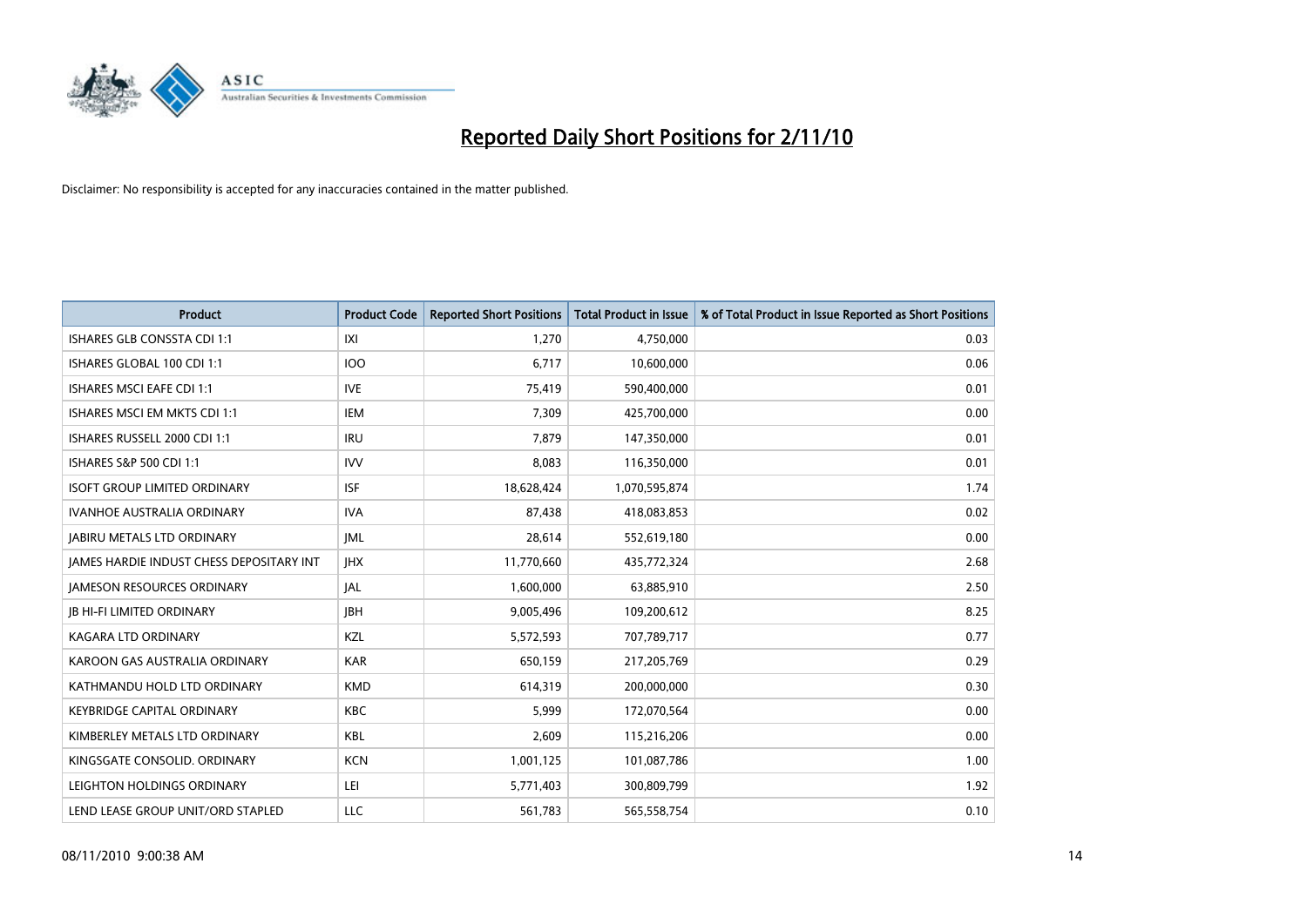

| <b>Product</b>                        | <b>Product Code</b> | <b>Reported Short Positions</b> | Total Product in Issue | % of Total Product in Issue Reported as Short Positions |
|---------------------------------------|---------------------|---------------------------------|------------------------|---------------------------------------------------------|
| LINC ENERGY LTD ORDINARY              | <b>LNC</b>          | 1,128,439                       | 497,085,405            | 0.22                                                    |
| LIQUEFIED NATURAL ORDINARY            | LNG                 | 6,203                           | 213,339,015            | 0.00                                                    |
| LYNAS CORPORATION ORDINARY            | <b>LYC</b>          | 6,042,283                       | 1,656,999,093          | 0.35                                                    |
| MAC SERVICES (THE) ORDINARY           | <b>MSL</b>          | 66,537                          | 165,966,692            | 0.04                                                    |
| MACARTHUR COAL ORDINARY               | <b>MCC</b>          | 1,151,004                       | 299,476,903            | 0.38                                                    |
| <b>MACMAHON HOLDINGS ORDINARY</b>     | <b>MAH</b>          | 1,000,931                       | 733,711,705            | 0.13                                                    |
| MACO ATLAS ROADS GRP ORDINARY STAPLED | <b>MOA</b>          | 408,198                         | 452,345,907            | 0.08                                                    |
| MACQUARIE GROUP LTD ORDINARY          | MQG                 | 4,738,951                       | 345,601,301            | 1.37                                                    |
| <b>MANTRA RESOURCES ORDINARY</b>      | <b>MRU</b>          | 443,510                         | 130,229,188            | 0.34                                                    |
| MAP GROUP STAPLED US PROHIBIT.        | <b>MAP</b>          | 1,070,404                       | 1,861,210,782          | 0.06                                                    |
| <b>MARION ENERGY ORDINARY</b>         | <b>MAE</b>          | 374,994                         | 429,822,043            | 0.09                                                    |
| <b>MATRIX C &amp; E LTD ORDINARY</b>  | <b>MCE</b>          | 3,309                           | 72,964,098             | 0.00                                                    |
| MCMILLAN SHAKESPEARE ORDINARY         | <b>MMS</b>          | 177,161                         | 67,849,516             | 0.26                                                    |
| MCPHERSON'S LTD ORDINARY              | <b>MCP</b>          | 17,550                          | 71,651,758             | 0.02                                                    |
| MEDUSA MINING LTD ORDINARY            | <b>MML</b>          | 977,814                         | 187,584,911            | 0.52                                                    |
| MELBOURNE IT LIMITED ORDINARY         | <b>MLB</b>          | 147,336                         | 80,029,955             | 0.18                                                    |
| MEO AUSTRALIA LTD ORDINARY            | <b>MEO</b>          | 448,669                         | 477,220,955            | 0.09                                                    |
| MERMAID MARINE ORDINARY               | <b>MRM</b>          | 402,245                         | 188,672,387            | 0.21                                                    |
| MESOBLAST LIMITED ORDINARY            | <b>MSB</b>          | 20,643                          | 158,140,556            | 0.01                                                    |
| METALS X LIMITED ORDINARY             | <b>MLX</b>          | 326,940                         | 1,365,661,782          | 0.03                                                    |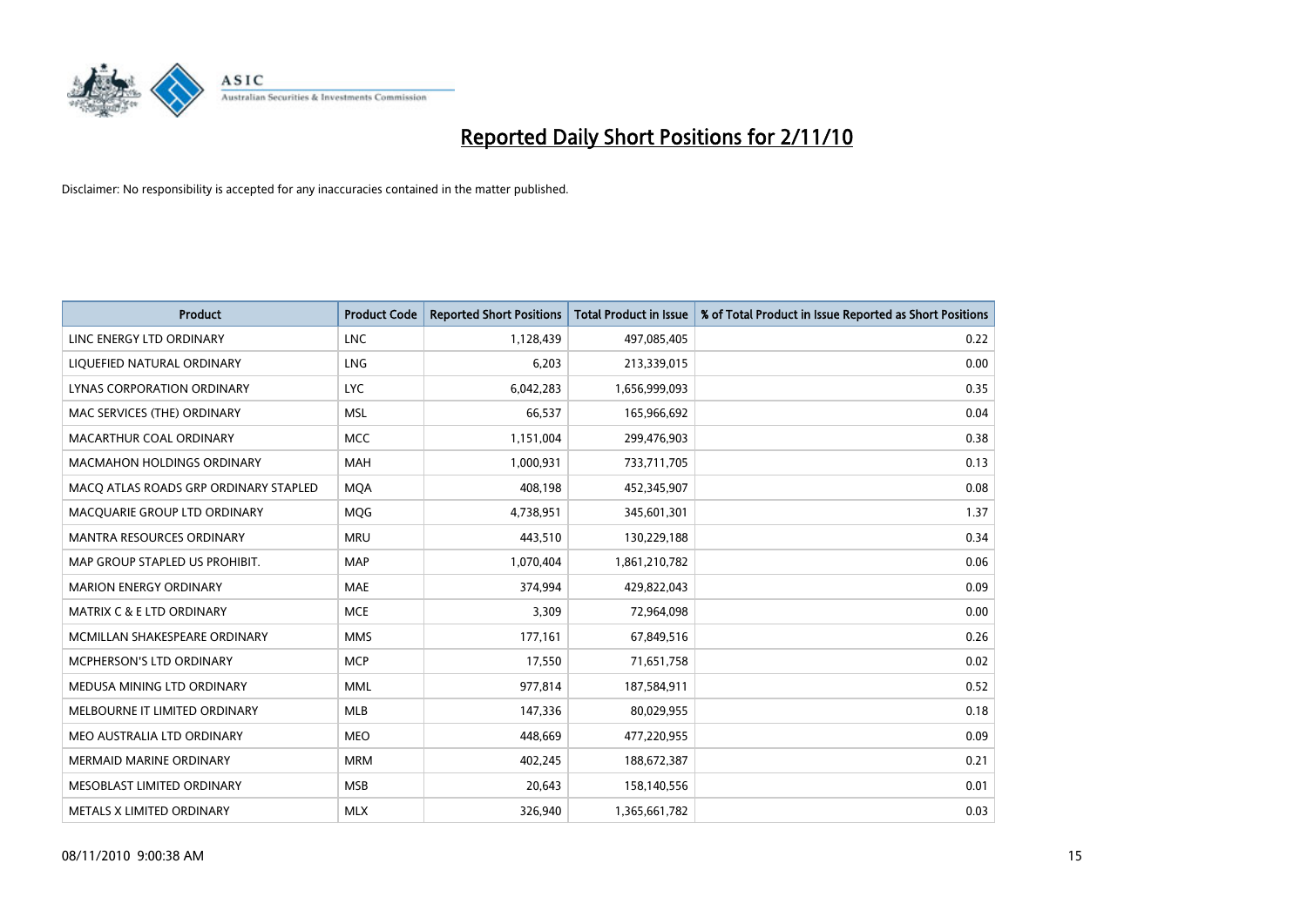

| <b>Product</b>                    | <b>Product Code</b> | <b>Reported Short Positions</b> | <b>Total Product in Issue</b> | % of Total Product in Issue Reported as Short Positions |
|-----------------------------------|---------------------|---------------------------------|-------------------------------|---------------------------------------------------------|
| METCASH LIMITED ORDINARY          | <b>MTS</b>          | 16,858,343                      | 768,523,847                   | 2.17                                                    |
| METGASCO LIMITED ORDINARY         | <b>MEL</b>          | 235,435                         | 250,803,468                   | 0.09                                                    |
| METMINCO LIMITED ORDINARY         | <b>MNC</b>          | 350,000                         | 836,622,979                   | 0.04                                                    |
| MICLYN EXP OFFSHR ORDINARY        | <b>MIO</b>          | 366,633                         | 271,700,000                   | 0.13                                                    |
| MINARA RESOURCES ORDINARY         | <b>MRE</b>          | 4,664,010                       | 1,167,783,517                 | 0.39                                                    |
| MINCOR RESOURCES NL ORDINARY      | <b>MCR</b>          | 232,980                         | 200,608,804                   | 0.11                                                    |
| MINERAL DEPOSITS ORDINARY         | <b>MDL</b>          | 1,144,218                       | 606,441,673                   | 0.18                                                    |
| MINERAL RESOURCES. ORDINARY       | <b>MIN</b>          | 725,251                         | 167,939,485                   | 0.43                                                    |
| MINTAILS LIMITED ORDINARY         | MLI                 | 1,470,000                       | 1,065,257,435                 | 0.14                                                    |
| MIRABELA NICKEL LTD ORDINARY      | <b>MBN</b>          | 11,144,856                      | 485,383,737                   | 2.29                                                    |
| MIRVAC GROUP STAPLED SECURITIES   | <b>MGR</b>          | 4,182,314                       | 3,415,819,357                 | 0.11                                                    |
| MITCHELL COMMUNITCA. ORDINARY     | <b>MCU</b>          | 16,057                          | 301,883,014                   | 0.01                                                    |
| <b>MOLOPO ENERGY LTD ORDINARY</b> | <b>MPO</b>          | 1,814,046                       | 250,972,584                   | 0.71                                                    |
| MONADELPHOUS GROUP ORDINARY       | <b>MND</b>          | 573,897                         | 87,521,827                    | 0.65                                                    |
| <b>MOUNT GIBSON IRON ORDINARY</b> | <b>MGX</b>          | 3,604,316                       | 1,082,570,693                 | 0.32                                                    |
| MURCHISON METALS LTD ORDINARY     | <b>MMX</b>          | 7,940,453                       | 435,884,268                   | 1.83                                                    |
| MYER HOLDINGS LTD ORDINARY        | <b>MYR</b>          | 13,091,388                      | 581,517,884                   | 2.24                                                    |
| <b>MYSTATE LIMITED ORDINARY</b>   | <b>MYS</b>          | 1,400                           | 67,439,158                    | 0.00                                                    |
| NATIONAL AUST. BANK ORDINARY      | <b>NAB</b>          | 14,948,350                      | 2,133,340,708                 | 0.69                                                    |
| NATURAL FUEL LIMITED ORDINARY     | <b>NFL</b>          |                                 | 721,912                       | 0.00                                                    |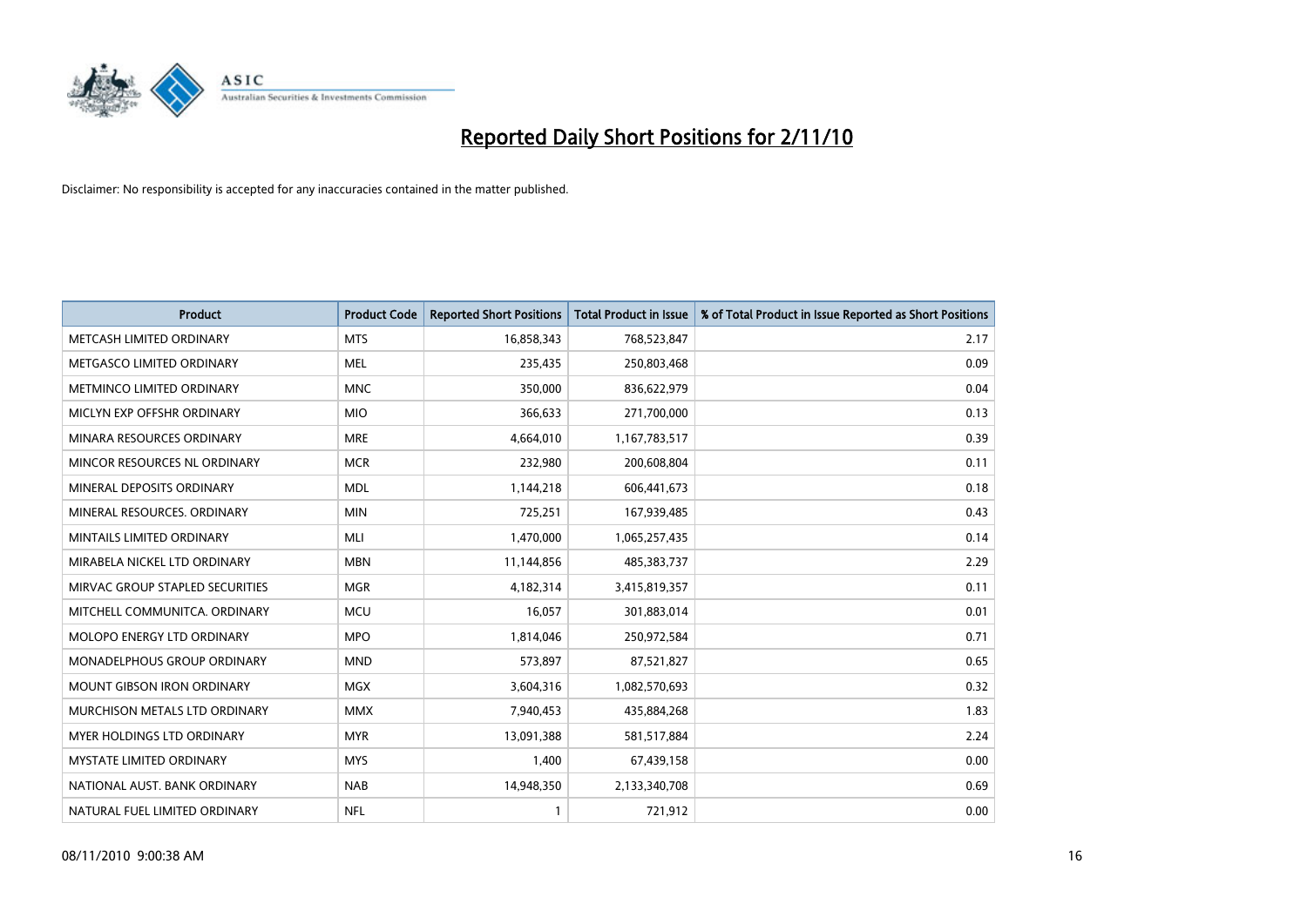

| <b>Product</b>                | <b>Product Code</b> | <b>Reported Short Positions</b> | <b>Total Product in Issue</b> | % of Total Product in Issue Reported as Short Positions |
|-------------------------------|---------------------|---------------------------------|-------------------------------|---------------------------------------------------------|
| NAVITAS LIMITED ORDINARY      | <b>NVT</b>          | 630,513                         | 342,450,567                   | 0.18                                                    |
| NEPTUNE MARINE ORDINARY       | <b>NMS</b>          | 2,355,544                       | 438,935,619                   | 0.53                                                    |
| NEW HOPE CORPORATION ORDINARY | <b>NHC</b>          | 629,606                         | 830,230,549                   | 0.08                                                    |
| NEWCREST MINING ORDINARY      | <b>NCM</b>          | 3,888,004                       | 764,486,927                   | 0.48                                                    |
| NEWS CORP A NON-VOTING CDI    | <b>NWSLV</b>        | 127,833                         | 1,828,178,274                 | 0.01                                                    |
| NEWS CORP B VOTING CDI        | <b>NWS</b>          | 8,182,833                       | 798,520,953                   | 1.03                                                    |
| NEXBIS LIMITED ORDINARY       | <b>NBS</b>          | 63,733                          | 498,972,940                   | 0.01                                                    |
| NEXUS ENERGY LIMITED ORDINARY | <b>NXS</b>          | 6,025,054                       | 988,257,304                   | 0.59                                                    |
| NIB HOLDINGS LIMITED ORDINARY | <b>NHF</b>          | 8,911                           | 495,431,427                   | 0.00                                                    |
| NICK SCALI LIMITED ORDINARY   | <b>NCK</b>          | 35,846                          | 81,000,000                    | 0.04                                                    |
| NIDO PETROLEUM ORDINARY       | <b>NDO</b>          | 8,627,408                       | 1,107,550,321                 | 0.78                                                    |
| NKWE PLATINUM 10C US COMMON   | <b>NKP</b>          | 201,480                         | 559,651,184                   | 0.03                                                    |
| NORFOLK GROUP ORDINARY        | <b>NFK</b>          | 2,685                           | 158,890,730                   | 0.00                                                    |
| NORTHERN CREST ORDINARY       | <b>NOC</b>          | 24,345                          | 116,074,781                   | 0.02                                                    |
| NORTHERN IRON LTD ORDINARY    | <b>NFE</b>          | 1,165,211                       | 336,035,503                   | 0.34                                                    |
| NOVARISE RENEW RES ORDINARY   | <b>NOE</b>          | 104,400                         | 399,254,908                   | 0.03                                                    |
| NRW HOLDINGS LIMITED ORDINARY | <b>NWH</b>          | 157,883                         | 251,223,000                   | 0.05                                                    |
| NUFARM LIMITED ORDINARY       | <b>NUF</b>          | 8,468,528                       | 261,775,731                   | 3.25                                                    |
| NUPLEX INDUSTRIES ORDINARY    | <b>NPX</b>          | 43,989                          | 195,060,783                   | 0.02                                                    |
| NYOTA MINERALS LTD ORDINARY   | <b>NYO</b>          | 530,000                         | 317,993,276                   | 0.17                                                    |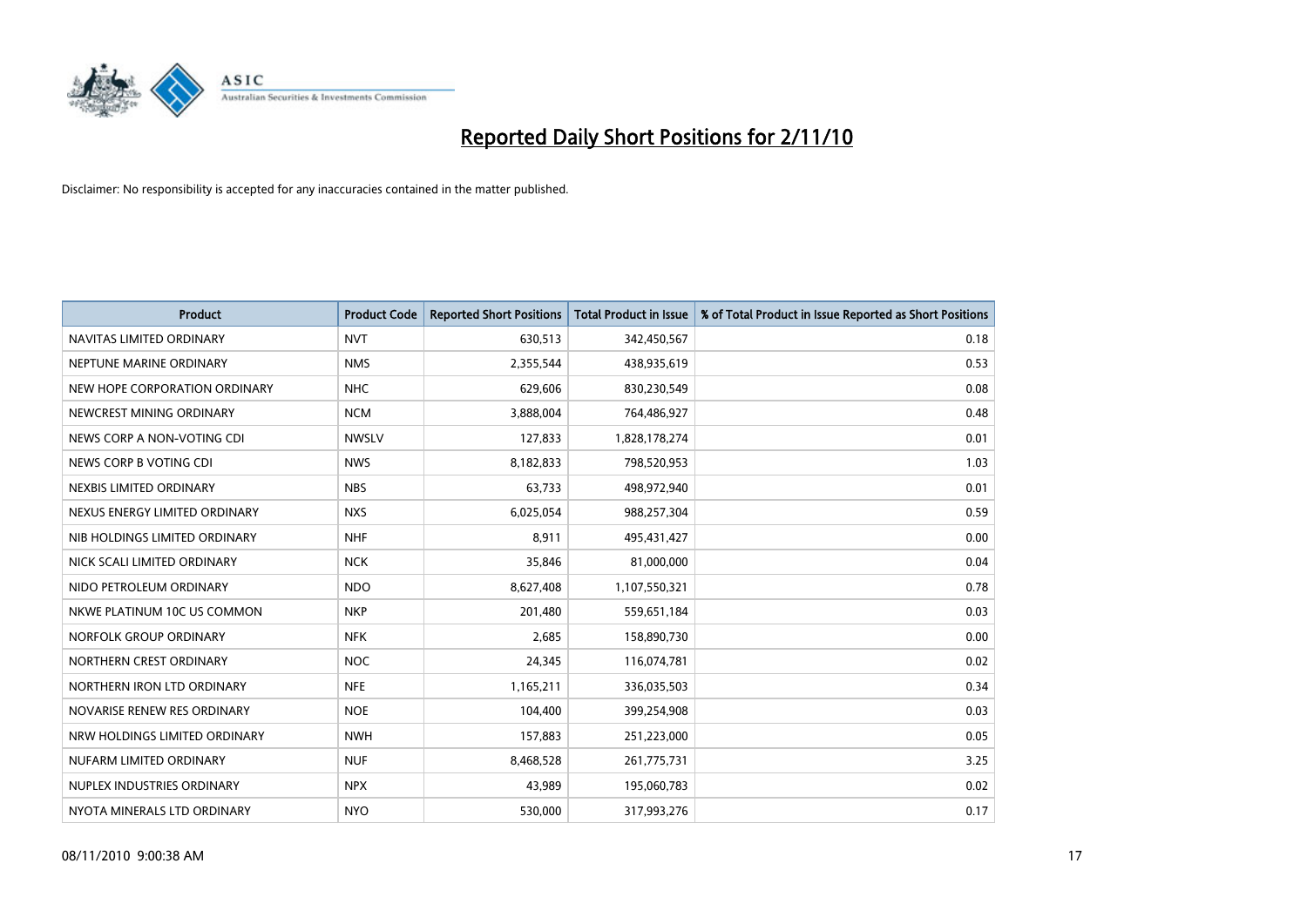

| <b>Product</b>                          | <b>Product Code</b> | <b>Reported Short Positions</b> | Total Product in Issue | % of Total Product in Issue Reported as Short Positions |
|-----------------------------------------|---------------------|---------------------------------|------------------------|---------------------------------------------------------|
| <b>OAKTON LIMITED ORDINARY</b>          | <b>OKN</b>          | 618,735                         | 93,632,735             | 0.65                                                    |
| OCEANAGOLD CORP. CHESS DEPOSITARY INT   | <b>OGC</b>          | 33.088                          | 249,874,252            | 0.01                                                    |
| OCEANIA CAPITAL LTD ORDINARY            | <b>OCP</b>          | 2,500                           | 91,921,295             | 0.00                                                    |
| OIL SEARCH LTD ORDINARY                 | <b>OSH</b>          | 9,943,768                       | 1,312,888,303          | 0.71                                                    |
| OM HOLDINGS LIMITED ORDINARY            | OMH                 | 1,279,368                       | 503,085,150            | 0.25                                                    |
| <b>ONESTEEL LIMITED ORDINARY</b>        | OST                 | 1,474,826                       | 1,334,683,421          | 0.11                                                    |
| ORICA LIMITED ORDINARY                  | ORI                 | 2,482,443                       | 362,100,430            | 0.68                                                    |
| ORIGIN ENERGY ORDINARY                  | <b>ORG</b>          | 5,786,894                       | 884,415,012            | 0.63                                                    |
| OROCOBRE LIMITED ORDINARY               | <b>ORE</b>          | 19,332                          | 91,181,996             | 0.02                                                    |
| OROTONGROUP LIMITED ORDINARY            | <b>ORL</b>          |                                 | 40,880,902             | 0.00                                                    |
| OTTO ENERGY LIMITED ORDINARY            | <b>OEL</b>          | 109,204                         | 1,134,540,071          | 0.01                                                    |
| OZ MINERALS ORDINARY                    | OZL                 | 41,937,195                      | 3,148,490,568          | 1.34                                                    |
| <b>PACIFIC BRANDS ORDINARY</b>          | <b>PBG</b>          | 3,026,256                       | 931,386,248            | 0.35                                                    |
| PALADIN ENERGY LTD ORDINARY             | <b>PDN</b>          | 14,342,039                      | 718,423,382            | 2.04                                                    |
| PANAUST LIMITED ORDINARY                | <b>PNA</b>          | 8,991,457                       | 2,954,376,819          | 0.30                                                    |
| PANORAMIC RESOURCES ORDINARY            | PAN                 | 740,484                         | 206,062,842            | 0.36                                                    |
| PAPERLINX LIMITED ORDINARY              | <b>PPX</b>          | 15,983,005                      | 603,580,761            | 2.64                                                    |
| PAPERLINX SPS TRUST STEP UP PERP. PREF. | <b>PXUPA</b>        | 5,000                           | 2,850,000              | 0.18                                                    |
| PATTIES FOODS LTD ORDINARY              | PFL                 |                                 | 138,908,853            | 0.00                                                    |
| PEAK RESOURCES ORDINARY                 | <b>PEK</b>          | 412,800                         | 124,635,593            | 0.33                                                    |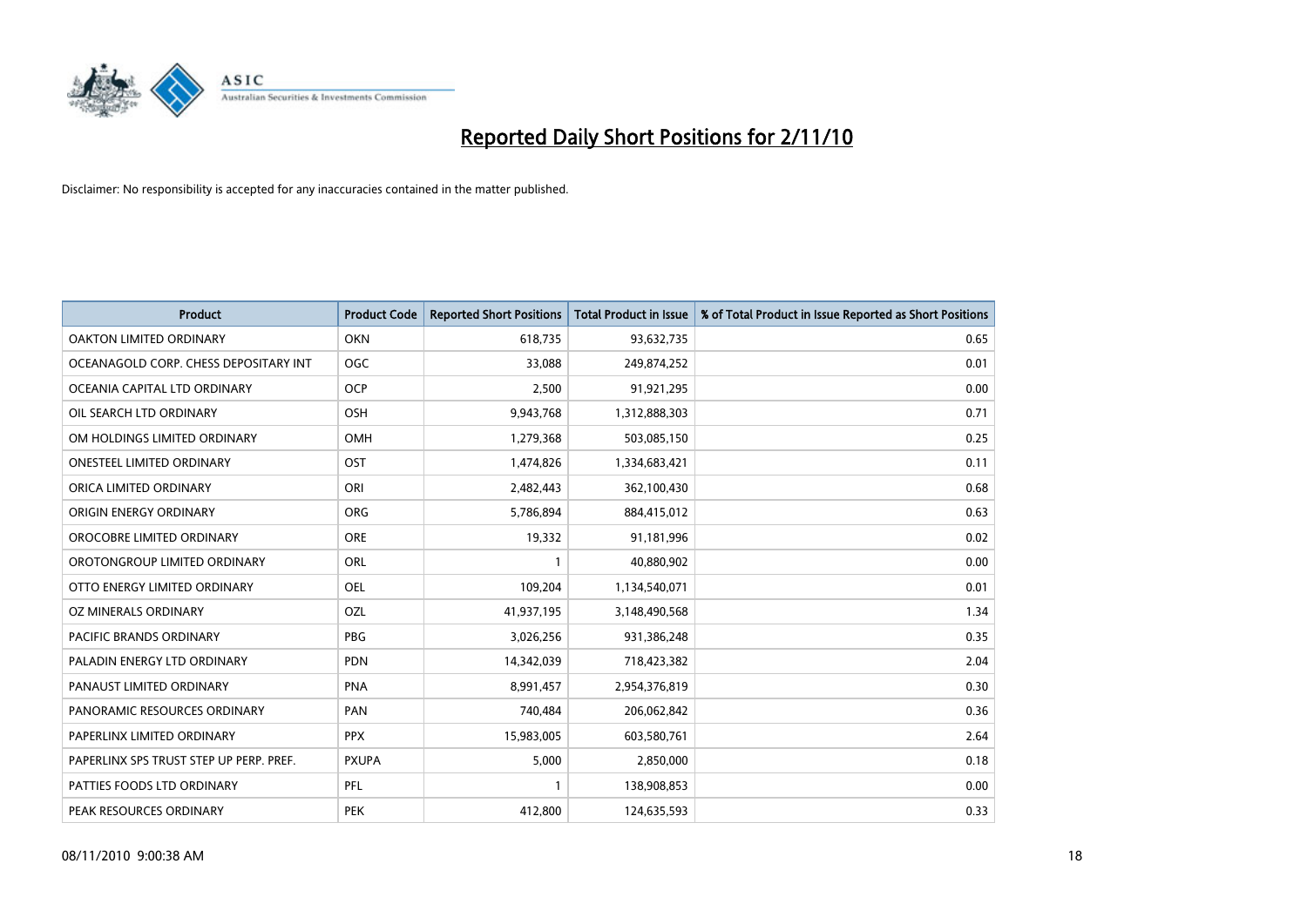

| <b>Product</b>                       | <b>Product Code</b> | <b>Reported Short Positions</b> | <b>Total Product in Issue</b> | % of Total Product in Issue Reported as Short Positions |
|--------------------------------------|---------------------|---------------------------------|-------------------------------|---------------------------------------------------------|
| PEET LIMITED ORDINARY                | PPC                 | 124,243                         | 302,965,804                   | 0.04                                                    |
| PENINSULA MINERALS ORDINARY          | <b>PEN</b>          | 5,000                           | 1,633,103,715                 | 0.00                                                    |
| PERILYA LIMITED ORDINARY             | <b>PEM</b>          | 467,918                         | 526,075,563                   | 0.09                                                    |
| PERPETUAL LIMITED ORDINARY           | PPT                 | 2,279,186                       | 43,692,215                    | 5.23                                                    |
| PERSEUS MINING LTD ORDINARY          | PRU                 | 1,616,484                       | 421,307,088                   | 0.37                                                    |
| PETSEC ENERGY ORDINARY               | <b>PSA</b>          | 223,332                         | 231,283,622                   | 0.10                                                    |
| PHARMAXIS LTD ORDINARY               | <b>PXS</b>          | 2,002,527                       | 225,837,434                   | 0.88                                                    |
| PHOTON GROUP LTD ORDINARY            | PGA                 | 250,510                         | 1,540,062,626                 | 0.02                                                    |
| PIKE RIVER COAL ORDINARY             | <b>PRC</b>          | 335,083                         | 405,301,433                   | 0.08                                                    |
| PLATINUM ASSET ORDINARY              | <b>PTM</b>          | 4,054,783                       | 561,347,878                   | 0.72                                                    |
| PLATINUM AUSTRALIA ORDINARY          | <b>PLA</b>          | 6,215,413                       | 321,130,521                   | 1.92                                                    |
| PLATINUM CAPITAL LTD ORDINARY        | <b>PMC</b>          |                                 | 163,732,888                   | 0.00                                                    |
| PLUTON RESOURCES ORDINARY            | <b>PLV</b>          | 245,466                         | 156,049,880                   | 0.16                                                    |
| <b>PMP LIMITED ORDINARY</b>          | <b>PMP</b>          | 1,738,055                       | 335,338,483                   | 0.51                                                    |
| PORT BOUVARD LIMITED ORDINARY        | PBD                 | 6,754                           | 593,868,295                   | 0.00                                                    |
| PREMIER INVESTMENTS ORDINARY         | <b>PMV</b>          | 174,097                         | 155,030,045                   | 0.11                                                    |
| PRIMARY HEALTH CARE ORDINARY         | PRY                 | 10,175,412                      | 495,978,188                   | 2.05                                                    |
| PRIME INFR GROUP. STAPLED SECURITIES | PIH                 | 549,815                         | 351,776,795                   | 0.15                                                    |
| PRIME MEDIA GRP LTD ORDINARY         | PRT                 | 2                               | 366,330,303                   | 0.00                                                    |
| PRIMEAG AUSTRALIA ORDINARY           | PAG                 | 311,454                         | 150,569,976                   | 0.21                                                    |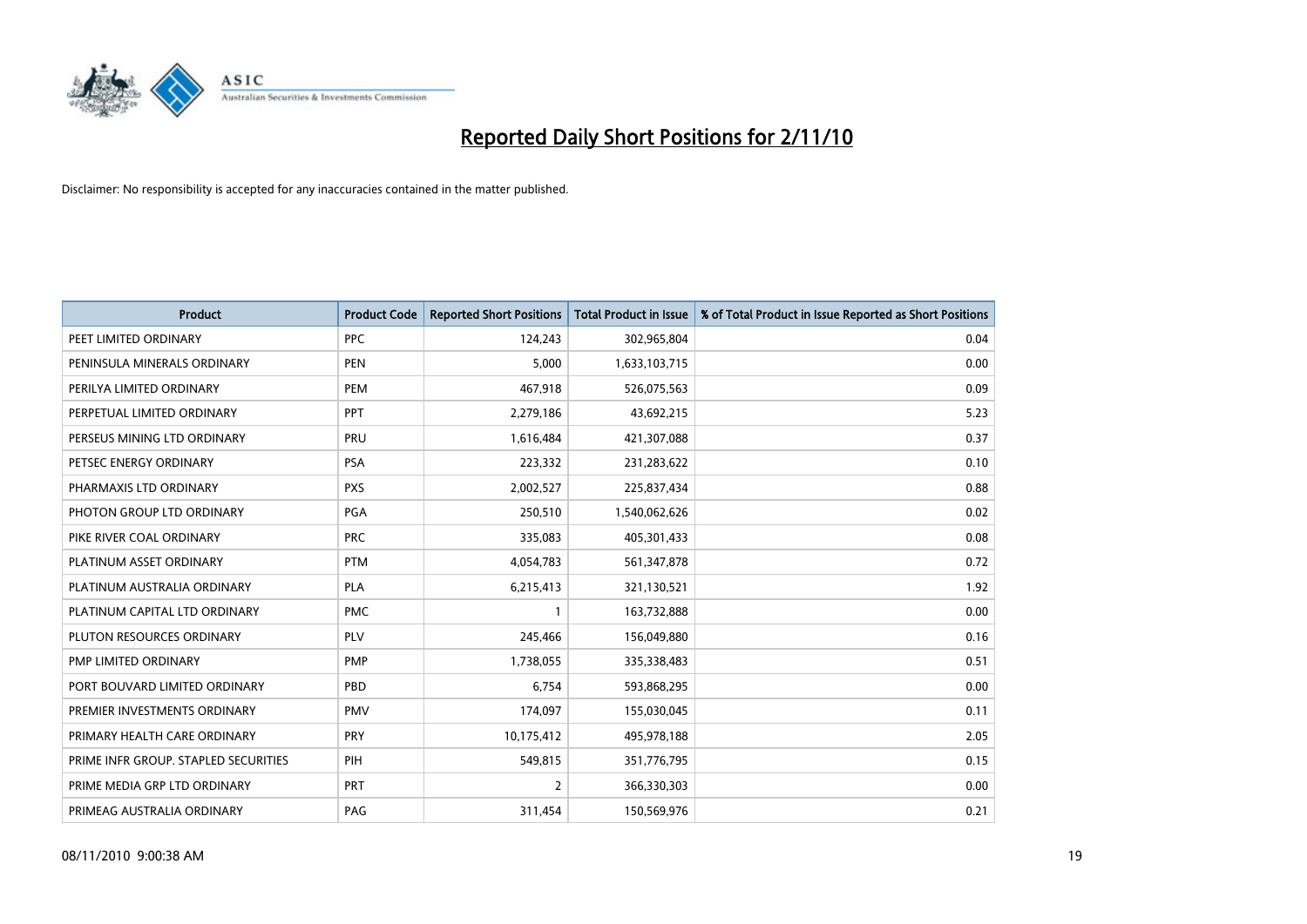

| <b>Product</b>                      | <b>Product Code</b> | <b>Reported Short Positions</b> | <b>Total Product in Issue</b> | % of Total Product in Issue Reported as Short Positions |
|-------------------------------------|---------------------|---------------------------------|-------------------------------|---------------------------------------------------------|
| PROGEN PHARMACEUTIC ORDINARY        | <b>PGL</b>          | 151,596                         | 24,709,097                    | 0.61                                                    |
| PROGRAMMED ORDINARY                 | <b>PRG</b>          | 1,057,403                       | 118,169,908                   | 0.89                                                    |
| <b>PSIVIDA CORP CDI 1:1</b>         | <b>PVA</b>          | 6.878                           | 7,821,140                     | 0.09                                                    |
| <b>QANTAS AIRWAYS ORDINARY</b>      | QAN                 | 25,920,289                      | 2,265,123,620                 | 1.15                                                    |
| <b>OBE INSURANCE GROUP ORDINARY</b> | <b>OBE</b>          | 21,797,354                      | 1,051,600,529                 | 2.05                                                    |
| RAMELIUS RESOURCES ORDINARY         | <b>RMS</b>          | 37,248                          | 291,208,795                   | 0.01                                                    |
| RAMSAY HEALTH CARE ORDINARY         | <b>RHC</b>          | 1,741,532                       | 202,081,252                   | 0.86                                                    |
| RANGE RESOURCES LTD ORDINARY        | <b>RRS</b>          | 1,250,000                       | 1,180,974,672                 | 0.11                                                    |
| <b>RCR TOMLINSON ORDINARY</b>       | <b>RCR</b>          | 68,067                          | 131,985,172                   | 0.05                                                    |
| <b>REA GROUP ORDINARY</b>           | <b>REA</b>          | 5,240                           | 129,691,280                   | 0.00                                                    |
| RED 5 LIMITED ORDINARY              | <b>RED</b>          | 128,250                         | 1,079,288,043                 | 0.01                                                    |
| <b>RED FORK ENERGY ORDINARY</b>     | <b>RFE</b>          | 7,696                           | 139,535,000                   | 0.01                                                    |
| REDFLEX HOLDINGS ORDINARY           | <b>RDF</b>          | 3,225                           | 110,345,599                   | 0.00                                                    |
| REED RESOURCES LTD ORDINARY         | <b>RDR</b>          | 268,205                         | 192,271,768                   | 0.14                                                    |
| <b>REGIS RESOURCES ORDINARY</b>     | <b>RRL</b>          | 358,718                         | 423,878,034                   | 0.07                                                    |
| RESMED INC CDI 10:1                 | <b>RMD</b>          | 9,842,478                       | 1,516,163,980                 | 0.65                                                    |
| RESOLUTE MINING ORDINARY            | <b>RSG</b>          | 1,262,470                       | 451,380,935                   | 0.28                                                    |
| RESOURCE EQUIP LTD ORDINARY         | <b>RQL</b>          | 212,274                         | 154,224,920                   | 0.14                                                    |
| <b>RESOURCE GENERATION ORDINARY</b> | <b>RES</b>          | 157,911                         | 182,680,530                   | 0.09                                                    |
| REVERSE CORP LIMITED ORDINARY       | <b>REF</b>          | 25,141                          | 92,382,175                    | 0.03                                                    |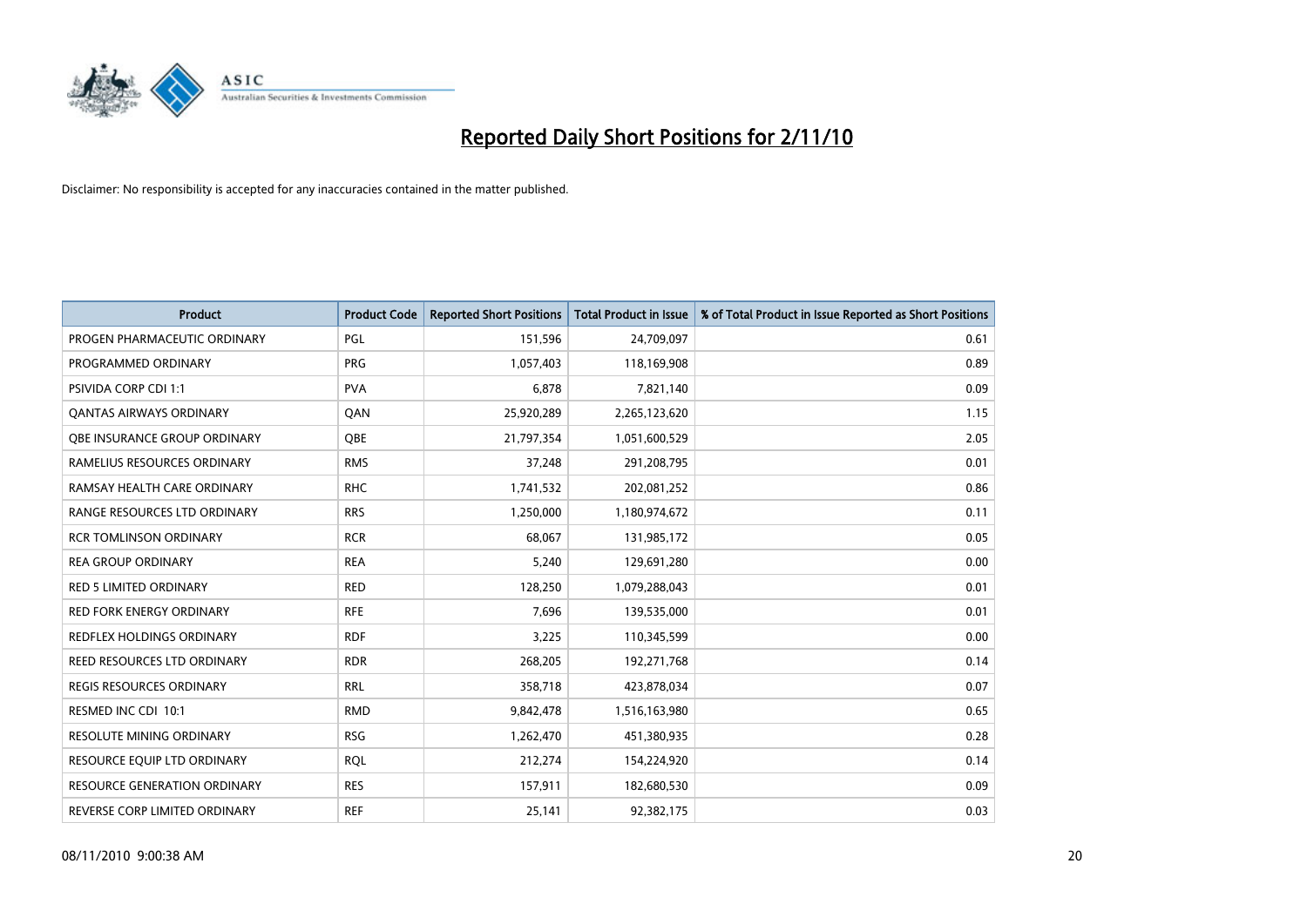

| <b>Product</b>                     | <b>Product Code</b> | <b>Reported Short Positions</b> | Total Product in Issue | % of Total Product in Issue Reported as Short Positions |
|------------------------------------|---------------------|---------------------------------|------------------------|---------------------------------------------------------|
| REX MINERALS LIMITED ORDINARY      | <b>RXM</b>          | 3,084                           | 132,199,460            | 0.00                                                    |
| RHG LIMITED ORDINARY               | <b>RHG</b>          | 13,020                          | 318,745,978            | 0.00                                                    |
| <b>RIDLEY CORPORATION ORDINARY</b> | <b>RIC</b>          | 53,937                          | 307,817,071            | 0.02                                                    |
| RIO TINTO LIMITED ORDINARY         | <b>RIO</b>          | 20,434,519                      | 435,758,720            | 4.66                                                    |
| <b>RIVERCITY MOTORWAY STAPLED</b>  | <b>RCY</b>          | 300,208                         | 957,010,115            | 0.03                                                    |
| RIVERSDALE MINING ORDINARY         | <b>RIV</b>          | 168,259                         | 236,033,688            | 0.07                                                    |
| ROC OIL COMPANY ORDINARY           | <b>ROC</b>          | 4,150,063                       | 713,154,560            | 0.58                                                    |
| SAI GLOBAL LIMITED ORDINARY        | SAI                 | 98,275                          | 197,884,916            | 0.05                                                    |
| SALMAT LIMITED ORDINARY            | <b>SLM</b>          | 78,195                          | 159,134,483            | 0.05                                                    |
| SAMSON OIL & GAS LTD ORDINARY      | SSN                 | 380,000                         | 1,664,588,164          | 0.02                                                    |
| SANDFIRE RESOURCES ORDINARY        | <b>SFR</b>          | 41,312                          | 131,734,760            | 0.03                                                    |
| <b>SANTOS LTD ORDINARY</b>         | <b>STO</b>          | 4,877,312                       | 834,058,037            | 0.59                                                    |
| SARACEN MINERAL ORDINARY           | <b>SAR</b>          | 109,811                         | 492,151,415            | 0.02                                                    |
| SEDGMAN LIMITED ORDINARY           | <b>SDM</b>          | 157,752                         | 207,997,898            | 0.07                                                    |
| SEEK LIMITED ORDINARY              | <b>SEK</b>          | 4,184,919                       | 336,584,488            | 1.24                                                    |
| SENETAS CORPORATION ORDINARY       | <b>SEN</b>          | 756,999                         | 461,522,263            | 0.16                                                    |
| SERVCORP LIMITED ORDINARY          | SRV                 | 92,391                          | 98,440,807             | 0.09                                                    |
| SERVICE STREAM ORDINARY            | <b>SSM</b>          | 344,663                         | 283,418,867            | 0.12                                                    |
| SEVEN GROUP HOLDINGS ORDINARY      | <b>SVW</b>          | 101,524                         | 305,410,281            | 0.03                                                    |
| SIGMA PHARMACEUTICAL ORDINARY      | SIP                 | 8,190,274                       | 1,178,626,572          | 0.68                                                    |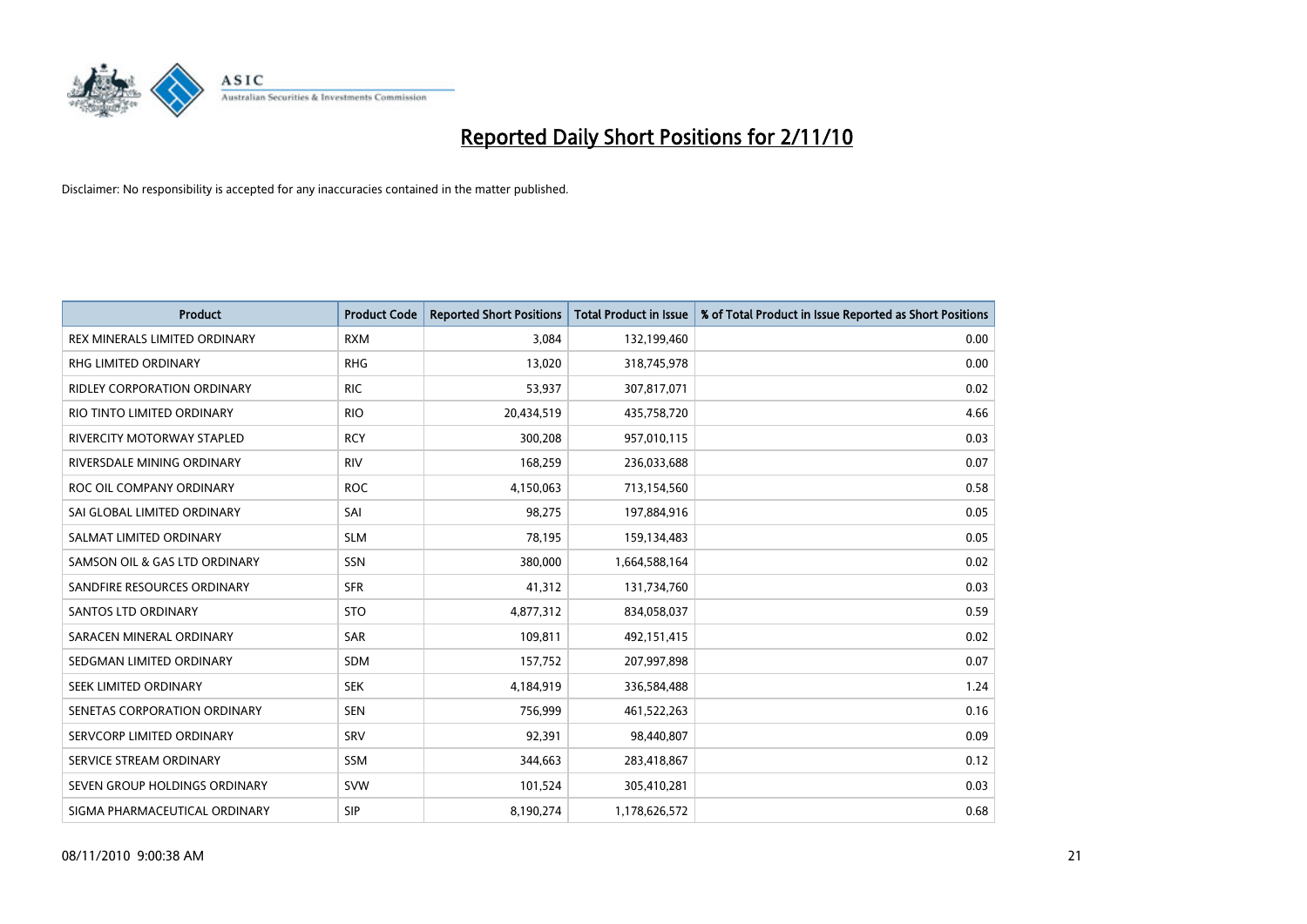

| <b>Product</b>                           | <b>Product Code</b> | <b>Reported Short Positions</b> | Total Product in Issue | % of Total Product in Issue Reported as Short Positions |
|------------------------------------------|---------------------|---------------------------------|------------------------|---------------------------------------------------------|
| SILEX SYSTEMS ORDINARY                   | <b>SLX</b>          | 191,589                         | 149,506,391            | 0.11                                                    |
| SILVER LAKE RESOURCE ORDINARY            | <b>SLR</b>          | 72,162                          | 178,757,838            | 0.04                                                    |
| SIMS METAL MGMT LTD ORDINARY             | SGM                 | 3,545,238                       | 204,675,998            | 1.73                                                    |
| SINGAPORE TELECOMM. CHESS DEPOSITARY INT | SGT                 | 2,734,579                       | 389,173,075            | 0.68                                                    |
| SKILLED GROUP LTD ORDINARY               | <b>SKE</b>          | 94,157                          | 190,738,408            | 0.04                                                    |
| SKY CITY ENTERTAIN, ORDINARY             | <b>SKC</b>          | 12,597,044                      | 575,114,687            | 2.19                                                    |
| <b>SKY NETWORK ORDINARY</b>              | <b>SKT</b>          | 1,269,140                       | 389,139,785            | 0.33                                                    |
| SMS MANAGEMENT, ORDINARY                 | <b>SMX</b>          | 42,118                          | 67,661,358             | 0.06                                                    |
| SONIC HEALTHCARE ORDINARY                | <b>SHL</b>          | 5,783,003                       | 388,429,875            | 1.48                                                    |
| SP AUSNET STAPLED SECURITIES             | <b>SPN</b>          | 7,786,720                       | 2,748,353,504          | 0.27                                                    |
| SPARK INFRASTRUCTURE STAPLED SECURITIES  | SKI                 | 24,914,092                      | 1,326,734,264          | 1.87                                                    |
| SPDR 200 FUND ETF UNITS                  | <b>STW</b>          | 7,408                           | 57,428,081             | 0.01                                                    |
| SPECIALTY FASHION ORDINARY               | SFH                 | 1,576,738                       | 190,964,693            | 0.83                                                    |
| SPOTLESS GROUP LTD ORDINARY              | <b>SPT</b>          | 1,081,592                       | 261,070,153            | 0.42                                                    |
| ST BARBARA LIMITED ORDINARY              | SBM                 | 17,706,082                      | 1,953,668,407          | 0.89                                                    |
| STAGING CONNECTIONS ORDINARY             | <b>STG</b>          | 2,917,189                       | 783,175,134            | 0.37                                                    |
| STANMORE COAL LTD ORDINARY               | <b>SMR</b>          | 4,370                           | 61,196,609             | 0.01                                                    |
| STH AMERICAN COR LTD ORDINARY            | SAY                 | 9,200                           | 233,651,371            | 0.00                                                    |
| STHN CROSS MEDIA ORDINARY                | <b>SXL</b>          | 99,700                          | 378,827,750            | 0.02                                                    |
| STOCKLAND UNITS/ORD STAPLED              | SGP                 | 8,306,791                       | 2,383,036,717          | 0.34                                                    |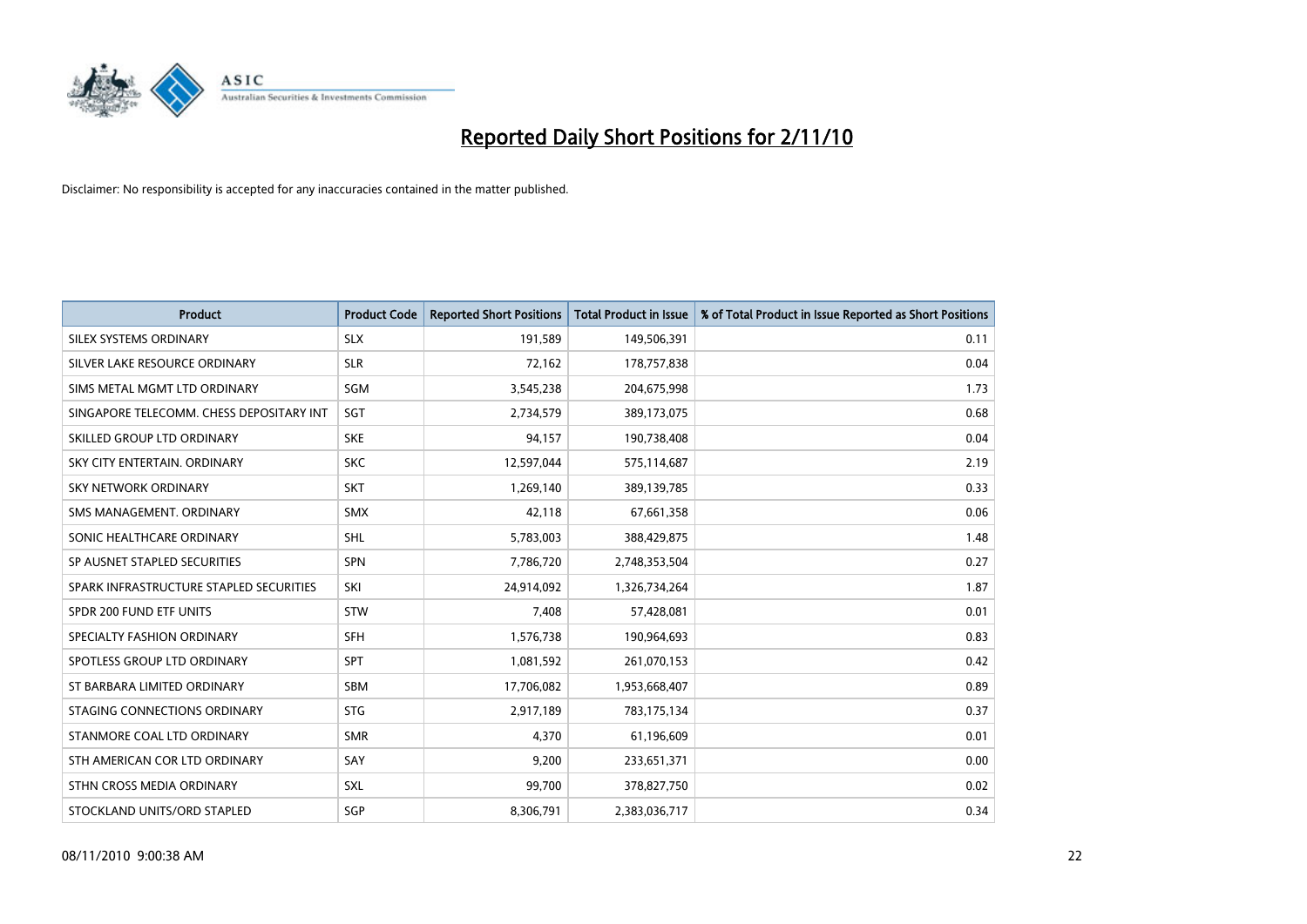

| <b>Product</b>                       | <b>Product Code</b> | <b>Reported Short Positions</b> | Total Product in Issue | % of Total Product in Issue Reported as Short Positions |
|--------------------------------------|---------------------|---------------------------------|------------------------|---------------------------------------------------------|
| <b>STRAITS RESOURCES ORDINARY</b>    | SRL                 | 4,928,717                       | 255,203,613            | 1.93                                                    |
| STW COMMUNICATIONS ORDINARY          | SGN                 | 260,145                         | 364,310,964            | 0.07                                                    |
| SUNCORP-METWAY, ORDINARY             | <b>SUN</b>          | 4,199,668                       | 1,281,390,524          | 0.32                                                    |
| SUNDANCE RESOURCES ORDINARY          | <b>SDL</b>          | 14,043,622                      | 2,709,995,932          | 0.51                                                    |
| SUNLAND GROUP LTD ORDINARY           | <b>SDG</b>          | 95,105                          | 251,107,692            | 0.03                                                    |
| SUPER CHEAP AUTO GRP ORDINARY        | <b>SUL</b>          | 269,817                         | 128,702,619            | 0.21                                                    |
| <b>SWICK MINING ORDINARY</b>         | <b>SWK</b>          | 1.548                           | 236,724,970            | 0.00                                                    |
| SYLVANIA RESOURCES ORDINARY          | <b>SLV</b>          | 50,499                          | 250,791,142            | 0.02                                                    |
| SYMEX HOLDINGS ORDINARY              | <b>SYM</b>          | 6,633                           | 125,037,628            | 0.01                                                    |
| TABCORP HOLDINGS LTD ORDINARY        | <b>TAH</b>          | 3,027,859                       | 616,489,466            | 0.47                                                    |
| <b>TALENT2 INTERNATION ORDINARY</b>  | <b>TWO</b>          | 7                               | 141,342,500            | 0.00                                                    |
| <b>TALISMAN MINING ORDINARY</b>      | <b>TLM</b>          | 21,389                          | 110,131,483            | 0.02                                                    |
| TAP OIL LIMITED ORDINARY             | <b>TAP</b>          | 2,514,802                       | 231,229,499            | 1.08                                                    |
| TASSAL GROUP LIMITED ORDINARY        | <b>TGR</b>          | 3,557,450                       | 146,304,404            | 2.42                                                    |
| TATTS GROUP LTD ORDINARY             | <b>TTS</b>          | 7,894,585                       | 1,300,888,465          | 0.59                                                    |
| TELECOM CORPORATION ORDINARY         | <b>TEL</b>          | 28,187,398                      | 1,924,555,171          | 1.46                                                    |
| <b>TELSTRA CORPORATION, ORDINARY</b> | <b>TLS</b>          | 13,752,050                      | 12,443,074,357         | 0.11                                                    |
| TEN NETWORK HOLDINGS ORDINARY        | <b>TEN</b>          | 8,555,217                       | 1,045,236,720          | 0.84                                                    |
| TFS CORPORATION LTD ORDINARY         | <b>TFC</b>          | 63,054                          | 227,360,909            | 0.02                                                    |
| THE REJECT SHOP ORDINARY             | <b>TRS</b>          | 37,327                          | 26,033,570             | 0.14                                                    |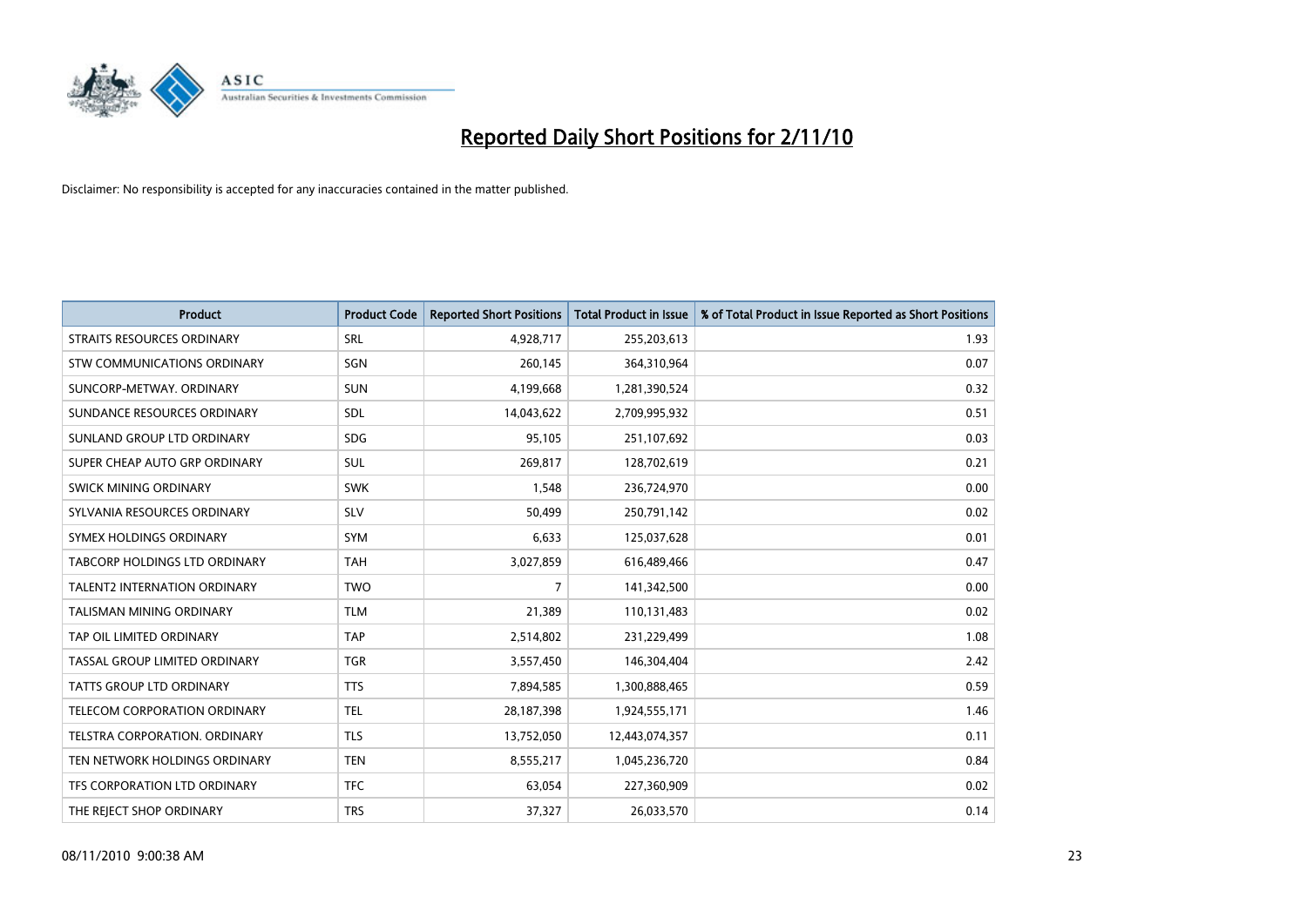

| <b>Product</b>                          | <b>Product Code</b> | <b>Reported Short Positions</b> | Total Product in Issue | % of Total Product in Issue Reported as Short Positions |
|-----------------------------------------|---------------------|---------------------------------|------------------------|---------------------------------------------------------|
| THOR MINING PLC CHESS DEPOSITARY        | <b>THR</b>          | 2,307                           | 296,821,450            | 0.00                                                    |
| THORN GROUP LIMITED ORDINARY            | <b>TGA</b>          | 2,361                           | 129,459,770            | 0.00                                                    |
| THUNDELARRA EXPLOR, ORDINARY            | <b>THX</b>          | 6,028                           | 152,910,147            | 0.00                                                    |
| TIGER RESOURCES ORDINARY                | <b>TGS</b>          | 163,189                         | 596,373,151            | 0.03                                                    |
| TIMBERCORP LIMITED ORDINARY             | <b>TIM</b>          | 90,075                          | 352,071,429            | 0.02                                                    |
| <b>TISHMAN SPEYER UNITS</b>             | <b>TSO</b>          | 66,847                          | 338,440,904            | 0.02                                                    |
| TNG LIMITED ORDINARY                    | <b>TNG</b>          | 4,321                           | 258,055,076            | 0.00                                                    |
| TOLL HOLDINGS LTD ORDINARY              | <b>TOL</b>          | 12,770,108                      | 706,577,616            | 1.79                                                    |
| TORO ENERGY LIMITED ORDINARY            | <b>TOE</b>          | 35,404                          | 964,936,676            | 0.00                                                    |
| <b>TOWER AUSTRALIA ORDINARY</b>         | <b>TAL</b>          | 714,050                         | 415,928,881            | 0.16                                                    |
| TOWER LIMITED ORDINARY                  | <b>TWR</b>          | 689,519                         | 260,631,787            | 0.26                                                    |
| <b>TOX FREE SOLUTIONS ORDINARY</b>      | <b>TOX</b>          | 489,018                         | 91,765,500             | 0.52                                                    |
| TPG TELECOM LIMITED ORDINARY            | <b>TPM</b>          | 2,437,671                       | 767,849,104            | 0.30                                                    |
| TRANSFIELD SERV INFR STAPLED SECURITIES | <b>TSI</b>          | 209,212                         | 434,862,971            | 0.05                                                    |
| <b>TRANSFIELD SERVICES ORDINARY</b>     | <b>TSE</b>          | 3,731,125                       | 441,350,229            | 0.84                                                    |
| TRANSPACIFIC INDUST. ORDINARY           | <b>TPI</b>          | 16,184,380                      | 960,638,735            | 1.66                                                    |
| TRANSURBAN GROUP TRIPLE STAPLED SEC.    | <b>TCL</b>          | 5,532,777                       | 1,441,290,633          | 0.37                                                    |
| TRINITY GROUP STAPLED SECURITIES        | <b>TCQ</b>          | 3,419                           | 231,701,539            | 0.00                                                    |
| TROY RESOURCES NL ORDINARY              | <b>TRY</b>          | 42,063                          | 87,474,323             | 0.04                                                    |
| <b>UGL LIMITED ORDINARY</b>             | UGL                 | 4,049,023                       | 166,028,705            | 2.41                                                    |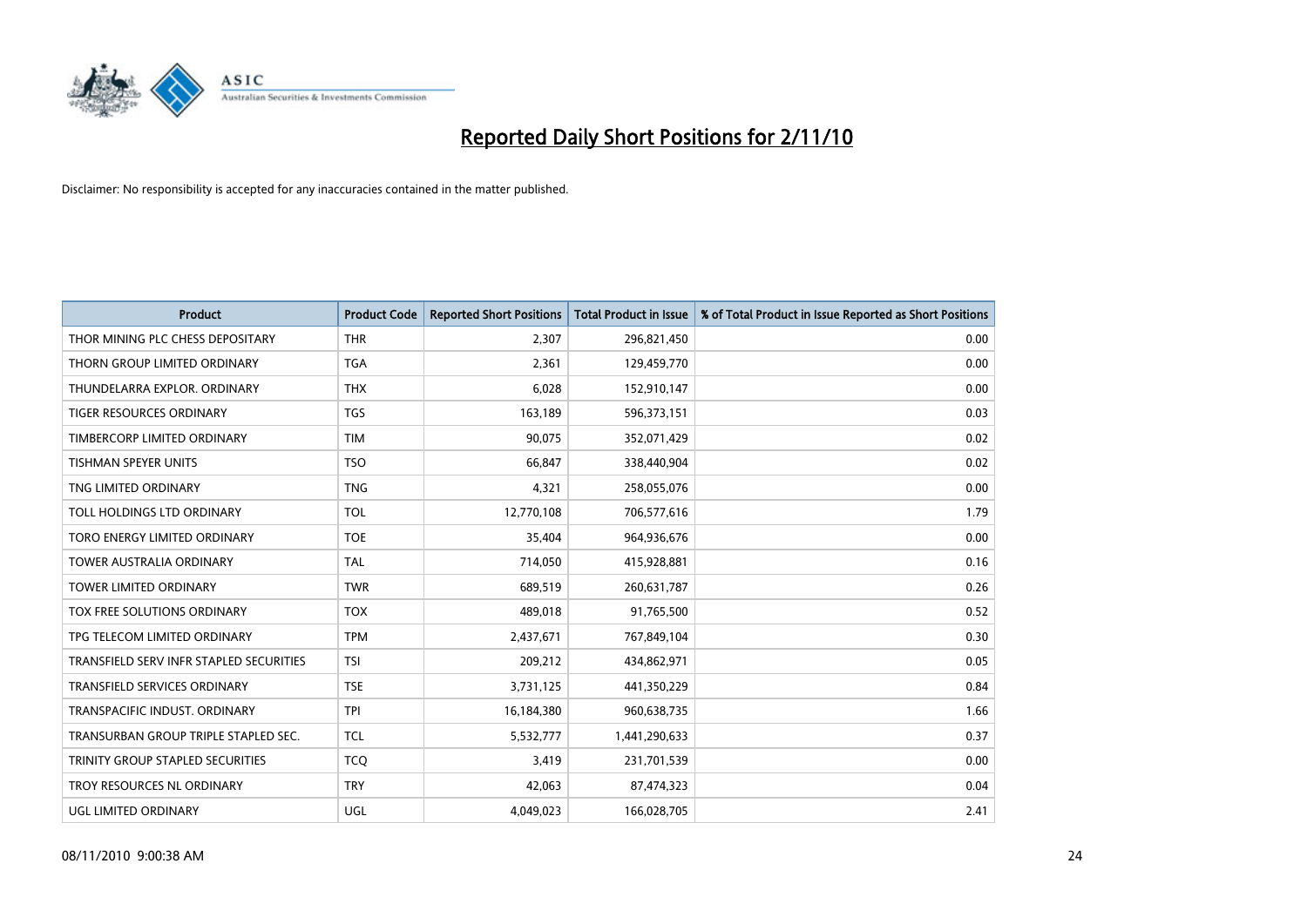

| <b>Product</b>                            | <b>Product Code</b> | <b>Reported Short Positions</b> | <b>Total Product in Issue</b> | % of Total Product in Issue Reported as Short Positions |
|-------------------------------------------|---------------------|---------------------------------|-------------------------------|---------------------------------------------------------|
| UNILIFE CORPORATION CDI 6:1               | <b>UNS</b>          | 61,505                          | 241,158,714                   | 0.02                                                    |
| UXC LIMITED ORDINARY                      | <b>UXC</b>          | 13,762                          | 305,789,718                   | 0.00                                                    |
| VALAD PROPERTY GROUP STAPLED US PROHIBIT. | <b>VPG</b>          | 4,682,180                       | 2,302,129,263                 | 0.19                                                    |
| <b>VDM GROUP LIMITED ORDINARY</b>         | <b>VMG</b>          | 11,116                          | 195,613,088                   | 0.01                                                    |
| <b>VENTURE MINERALS ORDINARY</b>          | <b>VMS</b>          | 6,500                           | 192,663,334                   | 0.00                                                    |
| <b>VILLAGE ROADSHOW LTD ORDINARY</b>      | <b>VRL</b>          | 682                             | 106,949,195                   | 0.00                                                    |
| VILLAGE ROADSHOW LTD 'A' CLASS PREFERENCE | <b>VRLPA</b>        | 19,557                          | 44,503,905                    | 0.04                                                    |
| VIRGIN BLUE HOLDINGS ORDINARY             | <b>VBA</b>          | 18,569,961                      | 2,209,126,568                 | 0.83                                                    |
| <b>VISION GROUP HLDGS ORDINARY</b>        | <b>VGH</b>          | 78,000                          | 72,771,187                    | 0.11                                                    |
| <b>VITA GROUP LTD ORDINARY</b>            | <b>VTG</b>          | 75,190                          | 142,499,800                   | 0.05                                                    |
| VITERRA INC CDI 1:1                       | <b>VTA</b>          | 4,177                           | 68,629,939                    | 0.01                                                    |
| VNGD ALL-WORLD EX-US CDI 1:1              | <b>VEU</b>          | 1,389                           | 468,668                       | 0.30                                                    |
| VNGD US TOTAL MARKET CDI 1:1              | <b>VTS</b>          | 2,890                           | 308,002                       | 0.94                                                    |
| <b>WAREHOUSE GROUP ORDINARY</b>           | <b>WHS</b>          | 302,724                         | 311,195,868                   | 0.10                                                    |
| <b>WATPAC LIMITED ORDINARY</b>            | <b>WTP</b>          | 7,535                           | 183,341,382                   | 0.00                                                    |
| <b>WDS LIMITED ORDINARY</b>               | <b>WDS</b>          | 26,548                          | 143, 107, 458                 | 0.02                                                    |
| WEBIET LIMITED ORDINARY                   | <b>WEB</b>          | 102,263                         | 77,361,278                    | 0.14                                                    |
| <b>WESFARMERS LIMITED ORDINARY</b>        | <b>WES</b>          | 21,159,883                      | 1,005,175,944                 | 2.09                                                    |
| WESFARMERS LIMITED PARTIALLY PROTECTED    | <b>WESN</b>         | 1,581,500                       | 151,896,218                   | 1.03                                                    |
| WEST AUSTRALIAN NEWS ORDINARY             | <b>WAN</b>          | 7,016,645                       | 219,668,970                   | 3.19                                                    |